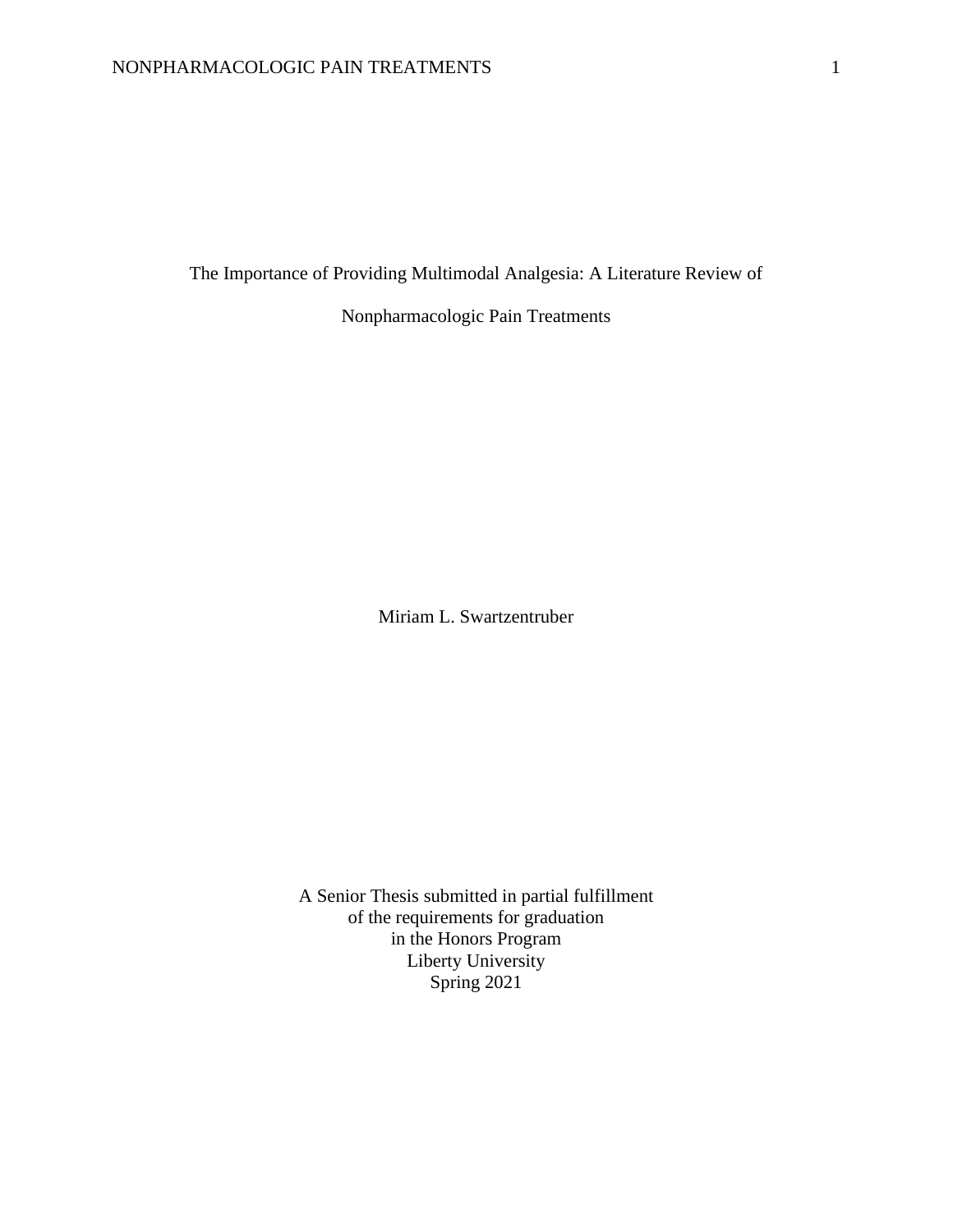# **Abstract**

Pain is a central aspect of the human experience. While painful stimuli can be beneficial in alerting the brain to the fact that there is something wrong, left untreated, pain can cause devastating long-term effects on the individual, both physically and mentally. Pain has traditionally been either undertreated or managed solely using pharmacologic methods, with less thought given to the importance of supplementing therapy with nonpharmacologic interventions. By incorporating nonpharmacologic methods of pain management into nursing care, patients can be provided with holistic treatment that improves patient outcomes, decreases healthcare costs, avoids future complications, and improves overall quality of life.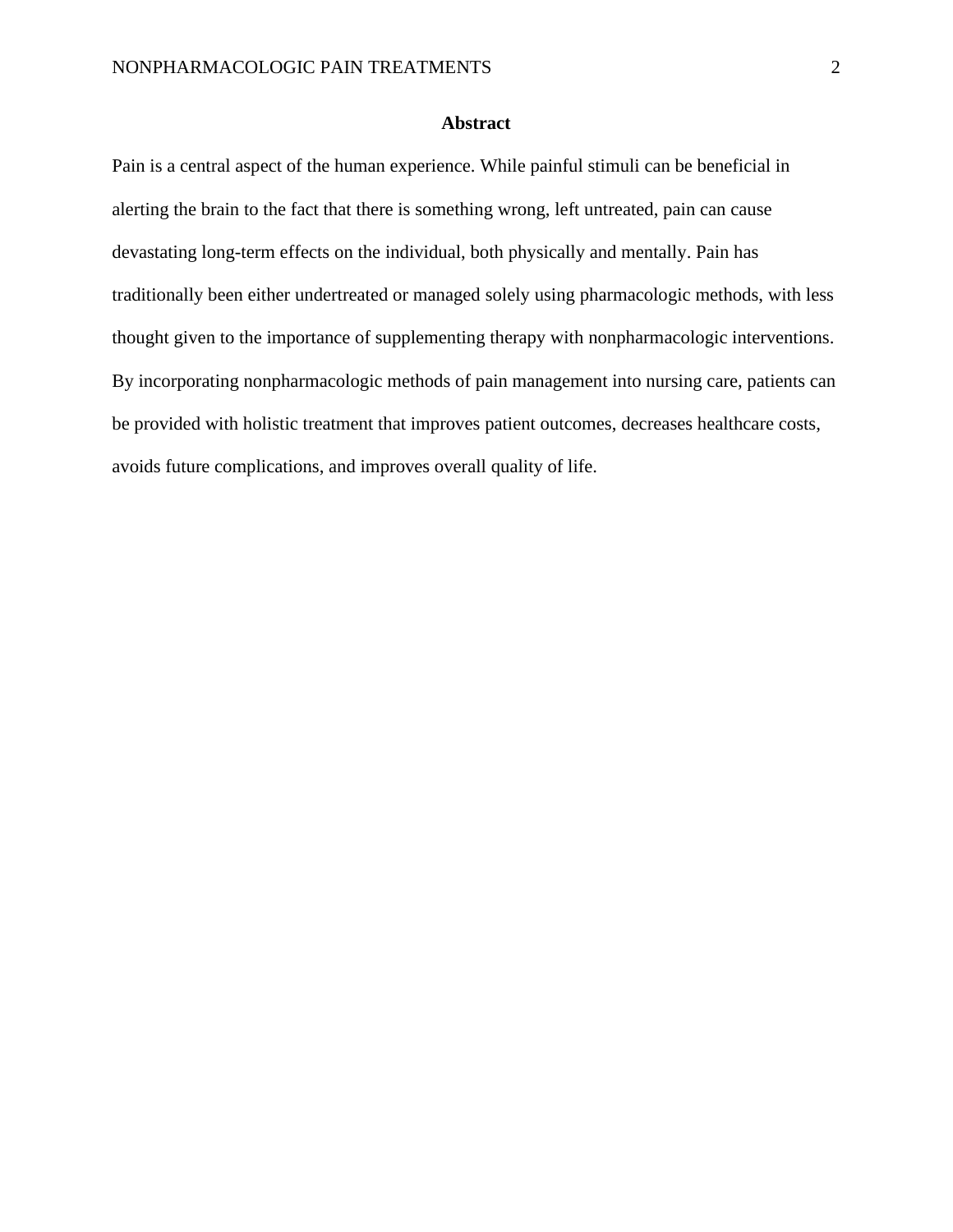# **A Literature Review of Nonpharmacological Pain Treatments**

# **Background**

Pain perception, tolerance, and presentation vary from patient to patient. Therefore, pain is a highly individualized phenomenon, making it difficult to describe, assess, and treat (Plaisance & Logan 2017). Pain has historically been treated pharmacologically (Collier, 2018) with less funding, education, and consideration given to supplementing treatment with nonpharmacologic methods. However, current research highlights that providing patients with nonpharmacologic treatments in addition to analgesics exerts synergistic effects, and by targeting multiple factors known to cause pain, patients are provided with heightened pain control (Arnstein, 2011; Maciel et al., 2019).

Currently, opioids are the primary form of pain management prescribed to patients with severe pain (Smiley & McGuire, 2018). This drug class is overutilized specifically for somatic disorders, pain associated with depression, peripheral neuropathy, and other chronic pain disorders where increasing serotonin and norepinephrine would provide greater analgesia (Stahl, 2013). Opioids also produce side effects such as respiratory depression, ileus, and dependency or addiction. Smiley and McGuire go on to state the societal and economic costs of pain management are too large to ignore, therefore making the development of multimodal pain management strategies an absolute necessity. Also, because untreated pain has devastating side effects on patients themselves, it is all the more important to attend to the complexity of pain by promoting multifaceted, multidisciplinary pain management from the onset (King & Fraser, 2013).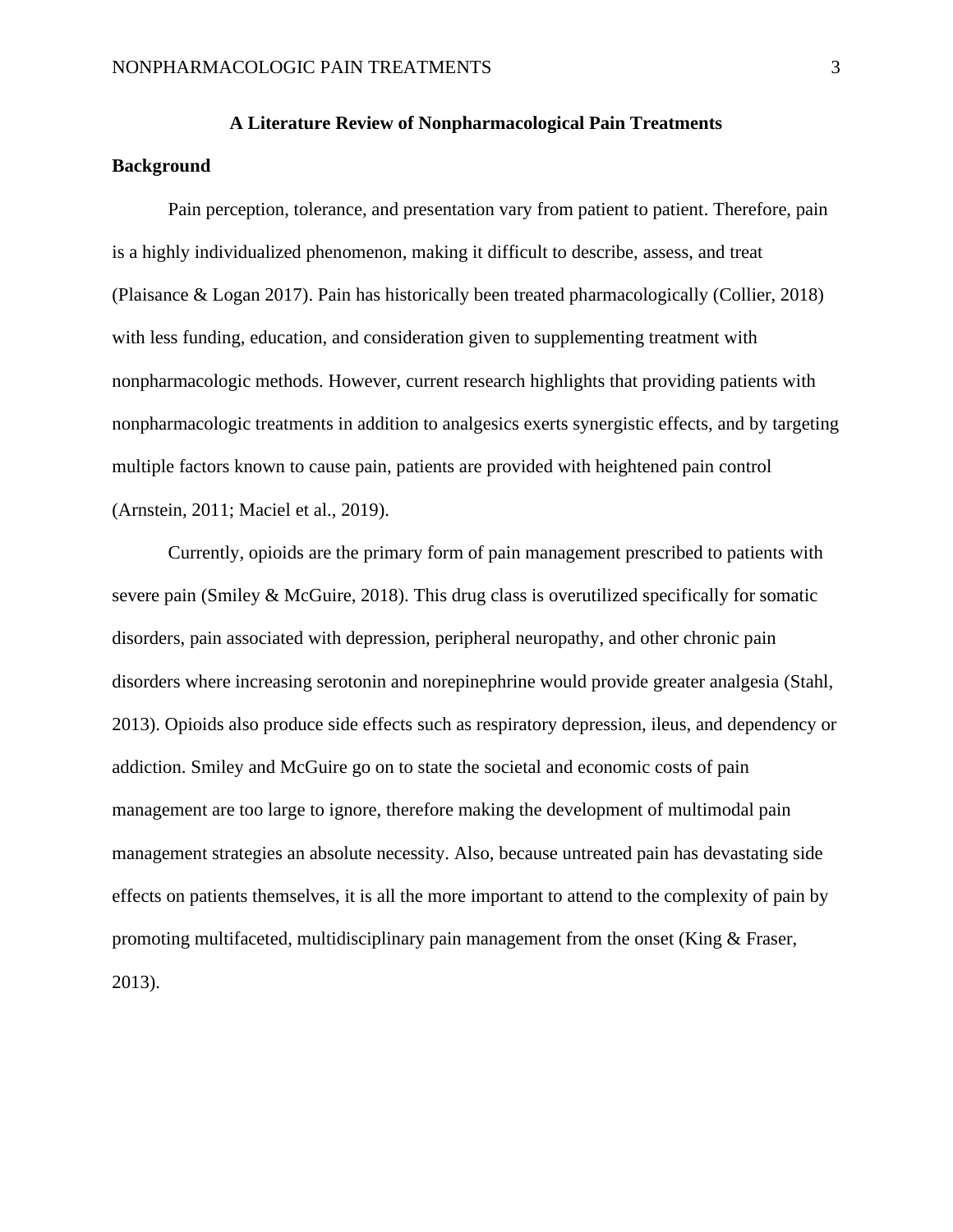# **Objectives**

To treat pain adequately and holistically, the combined utilization of pharmacologic and nonpharmacologic methods is necessary. In light of this fact, the Joint Commission (2017) has required hospitals to provide nonpharmacologic pain treatment modalities as of January 2018. Because nurses are paramount in ensuring adequate pain management for their patients, it is of great importance for both patient well-being and adequate fulfillment of Joint Commission requirements that nurses be aware of valid nonpharmacologic methods. In this literature review, non-drug approaches to pain management will be discussed and analyzed, along with both the barriers to implementation, and recommendations for future practice based on the available evidence.

# **Data Sources & Study Eligibility Criteria**

Having a specific focus on the experience of pain related to nonpharmacologic pain management methods facilitated the literature search stage. This primarily included the: history of, different types of, implementation barriers of, and attitudes of nurses and nursing students towards nonpharmacologic pain management methods. Data has been collected from a variety of databases, including ProQuest, Pubmed, Directory of Open Access Journals, Ebscohost and Science Direct. Inclusion criteria limited content solely to scholarly, peer reviewed, full-text journal articles published within the past ten years. This was done to ensure the credibility and relevancy of the literature. The only exceptions to this ten-year publication date restriction included sources necessary to give an accurate representation of historical background. A newsletter by the Joint Commission (2017) is the only exception to the peer-reviewed journal article inclusion criteria.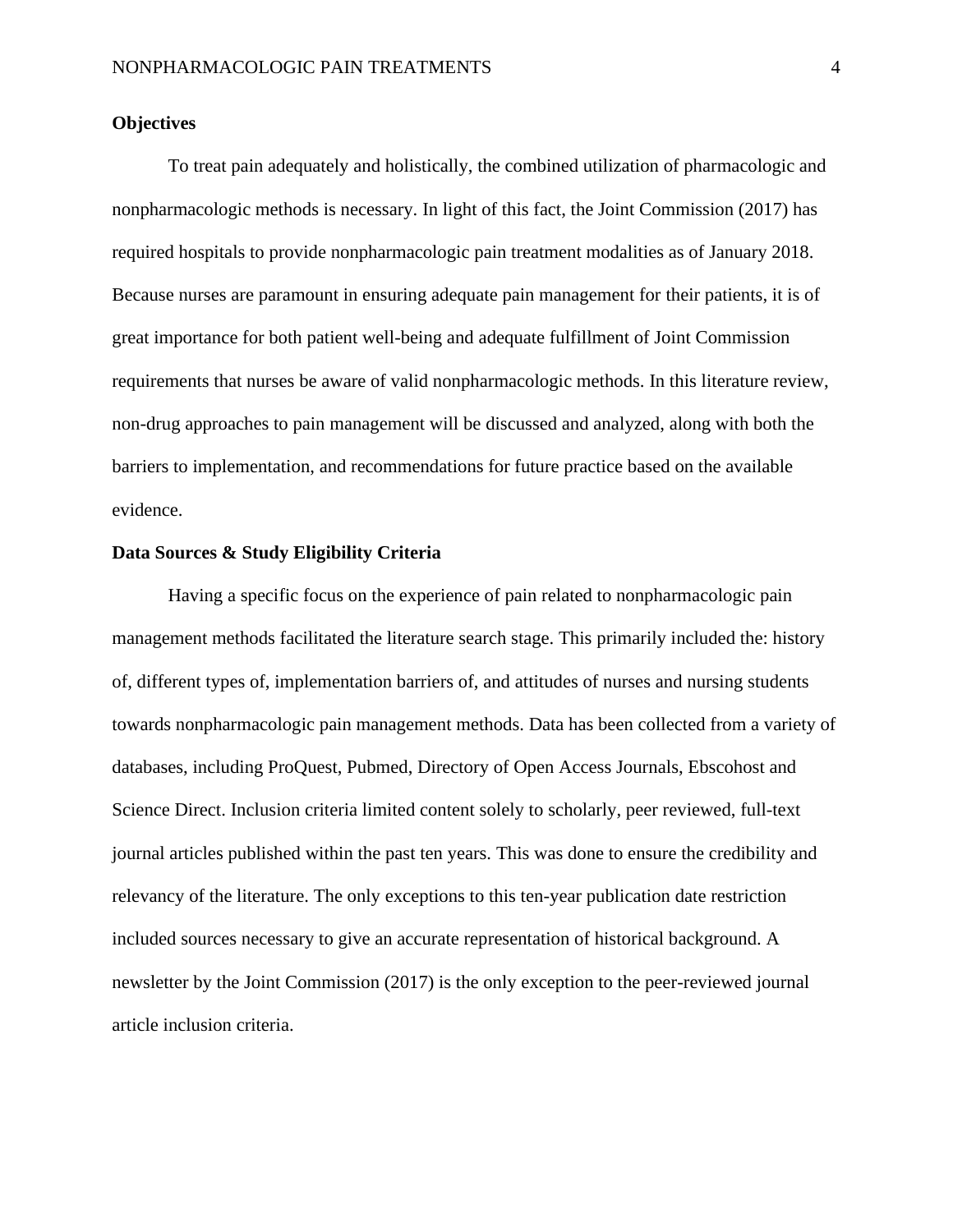# **Rationale**

Pain is defined by the International Association for the Study of Pain (1986) as "an unpleasant sensory and emotional experience associated with actual or potential tissue damage or described in terms of such damage" (para. 1). This definition highlights the fact that pain is more than just a function of neuronal activity; it encompasses higher-level cognitive processes which interpret and define the experience of pain. This also emphasizes that pain can be understood as an inherently subjective experience which, with or without existing identifiable tissue damage, is clinically significant and necessary of treatment.

# **Literature Review**

# *The Historical Background of Pain Management*

Traditionally, treatment for pain has been heavily focused on utilizing pharmacological methods rather than exploring nonpharmacologic options (Collier, 2018). Historical research states that in the 1600s, European physicians gave their patients opium for pain relief, and by the 1800s ether and chloroform were introduced to anesthetize patients prior to surgery (Collier, 2018). Tompkins et al. (2017) emphasize that prior to the 1800s, pain was predominantly attributed to aging and accepted as a natural, existential experience, and therefore went largely untreated. However, as knowledge of pain pathophysiology developed, the widespread medicalization of pain management began.

Morphine and heroine came into use for analgesia during the twentieth century, but upon the passage of the Harrison Narcotic Act in 1914, many physicians became uncomfortable prescribing opioids due to the reported high potential for addiction (Tompkins et al., 2017). But as palliative care specialists recognized cancer patients were living their last days in agony, the World Health Organization developed cancer pain treatment guidelines. Tompkins et al. state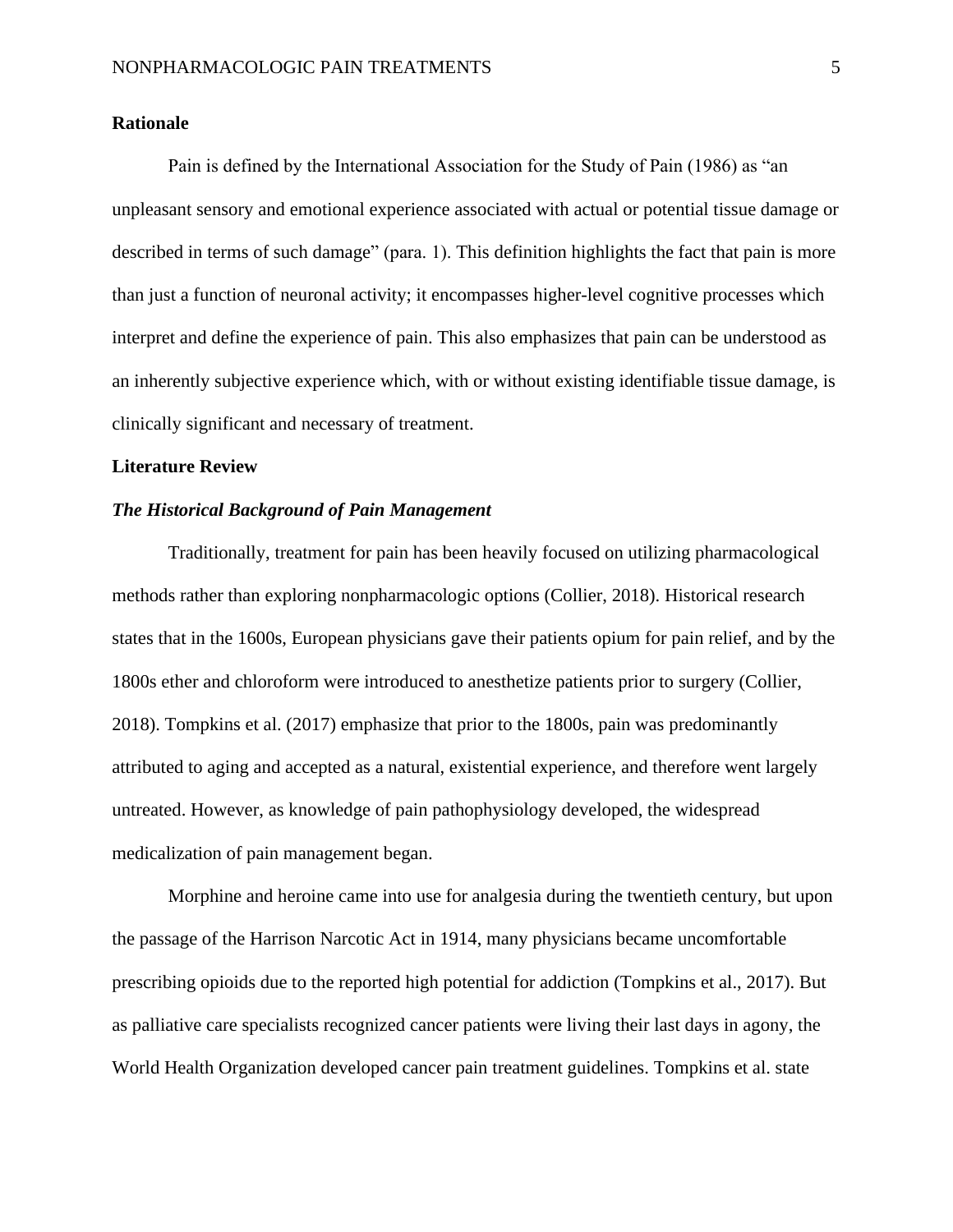that these new guidelines, published in 1986, marked the first time opioids were formally advised for usage in the treatment of pain. Furthermore, this document also marked the beginning of pain treatment being labeled as a universal right.

By the 1990s, the American Pain Society and the Joint Commission began ensuring the proper assessment and treatment of pain. In 1998, the Federation of State Medical Boards stated physicians would no longer receive excessive scrutiny for prescribing significant amounts of opioids (Joranson et al., 2002). The Drug Enforcement Agency in 2001 also agreed to follow a "balanced policy" which actually encouraged health care providers to prescribe opioids for analgesia. Additionally, patient satisfaction scores became more significant in healthcare, and clinicians were encouraged by hospital leadership to utilize opioids to control their patients' pain as quickly and completely as possible (Tompkins et al., 2017).

Although these changes in protocol led to benefits for both patients and clinicians (such as lower patient pain scores and increases in pain research and education), the looming problem of opioid overreliance grew. The idea of opioids being the paramount method for managing pain was perpetuated exponentially by an overemphasis on the findings of two small retrospective studies. These studies suggested that when prescribed opioids for pain management, patients actually *rarely* developed opioid addictions (Porter & Jick, 1980; Portenoy & Foley, 1986). As these two reports became heavily cited in academic peer-reviewed literature, they began receiving extensive recognition by professionals in all fields of health care, and fears of opioid addiction due to over-prescription were minimized.

This was aided by the introduction of Oxycontin (oxycodone extended-release) in 1996, which was marketed as a minimally addictive opioid due to its extended-release formulation (Van Zee, 2009). The high availability of Oxycontin correlated with the increased prescription,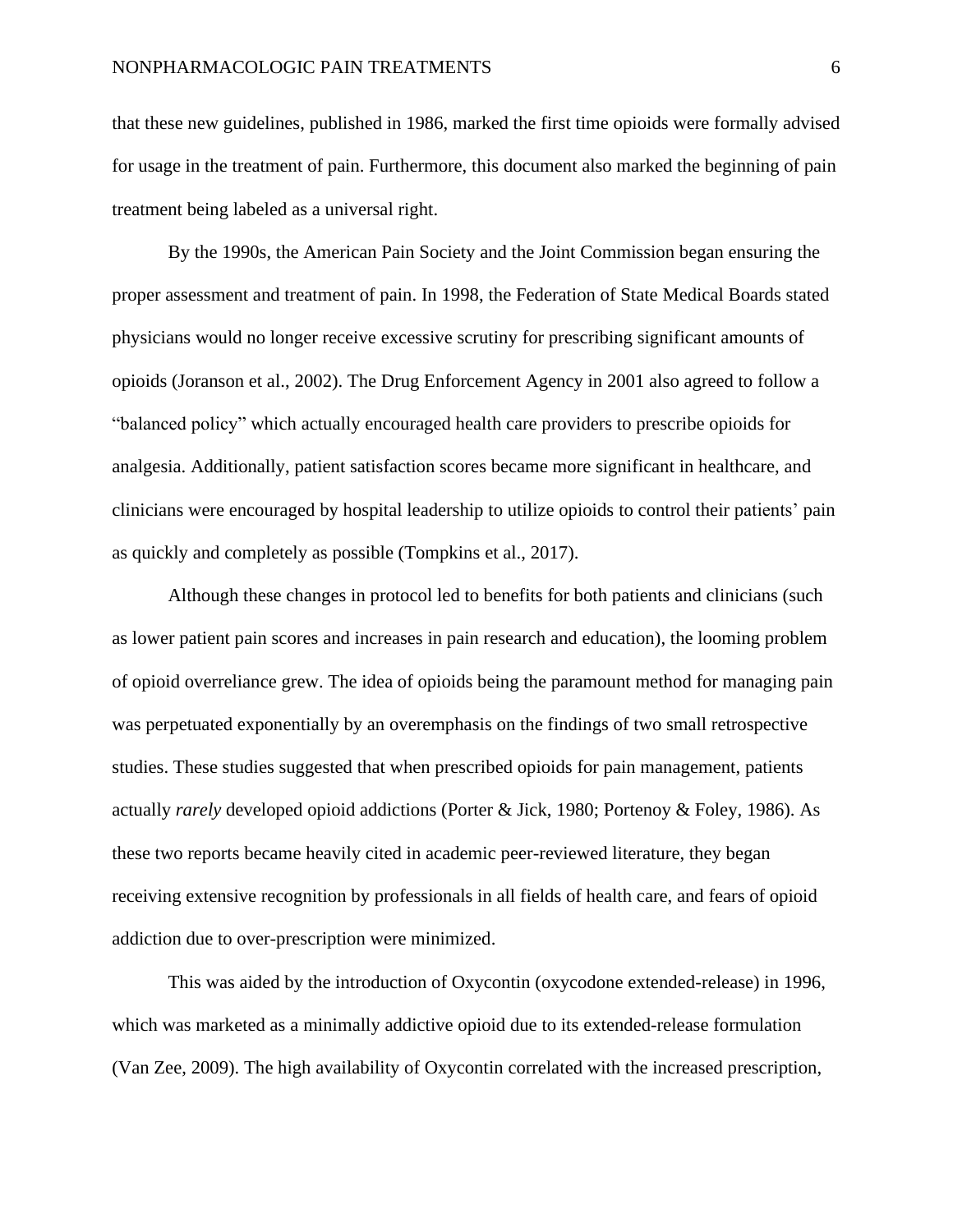abuse, diversion, and addiction, leading it to become the most abused prescription opioid by 2004 (Cicero et al., 2005). Due to this combination of factors, opioid prescription skyrocketed, and an opioid crisis ensued.

The opioid crisis is a complex problem resulting from a multitude of causes. Unfortunately, it cannot be solved with a mere single intervention; it requires a multifaceted solution (Jones et al, 2018). One way in which healthcare professionals in particular can contribute is by incorporating more nonpharmacologic methods of pain treatments into patient care. This not only decreases the amount of opioid dosage necessary to control pain, but also increases the degree to which they are effective (Gumus et al., 2020; Bonnie et al., 2017).

#### *Nonpharmacologic Pain Management: What it is and How it Works*

Nonpharmacologic pain management simply refers to the physical, behavioral, cognitive, and complementary interventions that allow patients to experience more completely controlled pain. Those who have done research on nonpharmacologic pain management strongly recommend nurses to utilize non-drug methods when providing patient care. As the primary individual providing hands on care and patient interaction, the nurse is responsible for ensuring the patient receives thorough pain management. Therefore, the researchers "explicitly recommend" that nurses apply nonpharmacologic therapies when treating their patients' pain (Kalinowski et al., 2015, p. 467).

Although there is still much to learn about pain, researchers Gonzalez et al. (2011) highlight that the process of pain is better understood now more than ever. Traditionally, pain has been thought to be comprised solely of interpretation and modulation of nociceptive impulses. Gonzalez et al. point out how now, the experience of pain is known to encompass not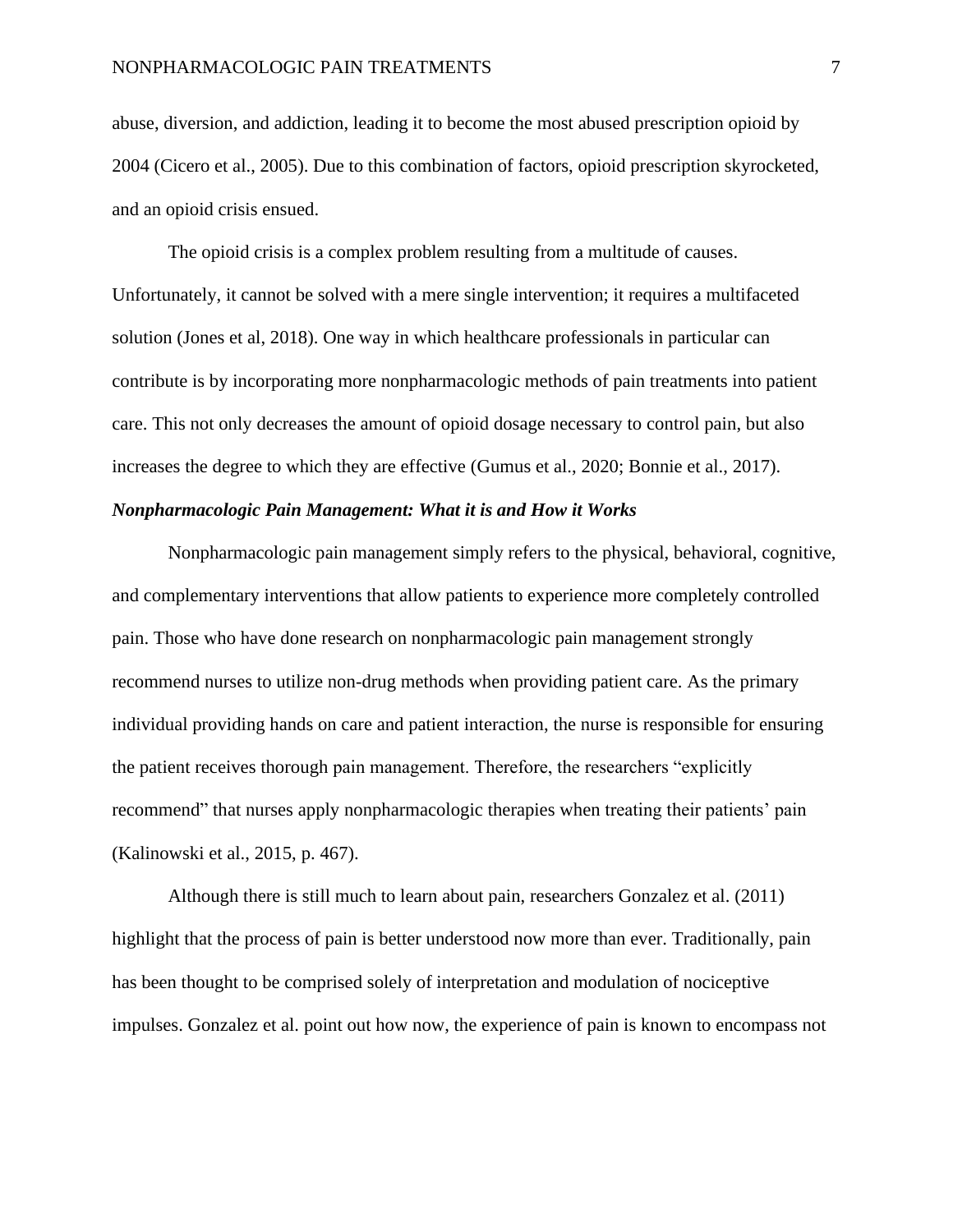only the interpretation of nociceptive stimuli, but also the metabolic activity, stress, and emotional responses which exacerbate pain perception.

Gonzalez et al. (2011) state pain perception begins in the emotional motor system. This highly complex system is composed of the autonomic nervous system, the greater limbic system, the hypothalamic-pituitary-adrenal (HPA) axis, and the cranial nerves. The central and peripheral nervous system provides the brain with input from afferent signals, thoughts, and emotions, and the brain processes and interprets this information. Nociceptive stimuli cause stimulation of the autonomic nervous system and the HPA axis (Gonzalez et al., 2011). The limbic system, particularly the amygdala, acts as a neural substrate of the interaction between pain and emotion, and links the experience of pain with negative emotions, such as anxiety, hopelessness, and despair. This small region of the brain is incredibly significant in modulating the experience of pain, as it is linked to both facilitatory and inhibitory pathways.

This biological phenomenon is further supported by numerous studies that have shown the undeniable link between emotion and pain. Research has shown those who have anxiety, depression, or both are more prone to perceive and rate pain as worse than their mentally healthy counterparts (Geziry et al., 2018). Geziry et al. also point out how there is a cyclical pattern of chronic pain leading to depression and depression leading to a worsening of chronic pain, creating a mutually enforcing relationship where the client is both mentally and physically unwell, thereby experiencing a severely diminished quality of life. The profound connection between emotions and the modulation of pain supports the theory that heightened levels of anxiety may cause increased pain perception and decreased coping (Gonzalez et al., 2011). This also highlights why nonpharmacologic methods are so useful in decreasing pain, as the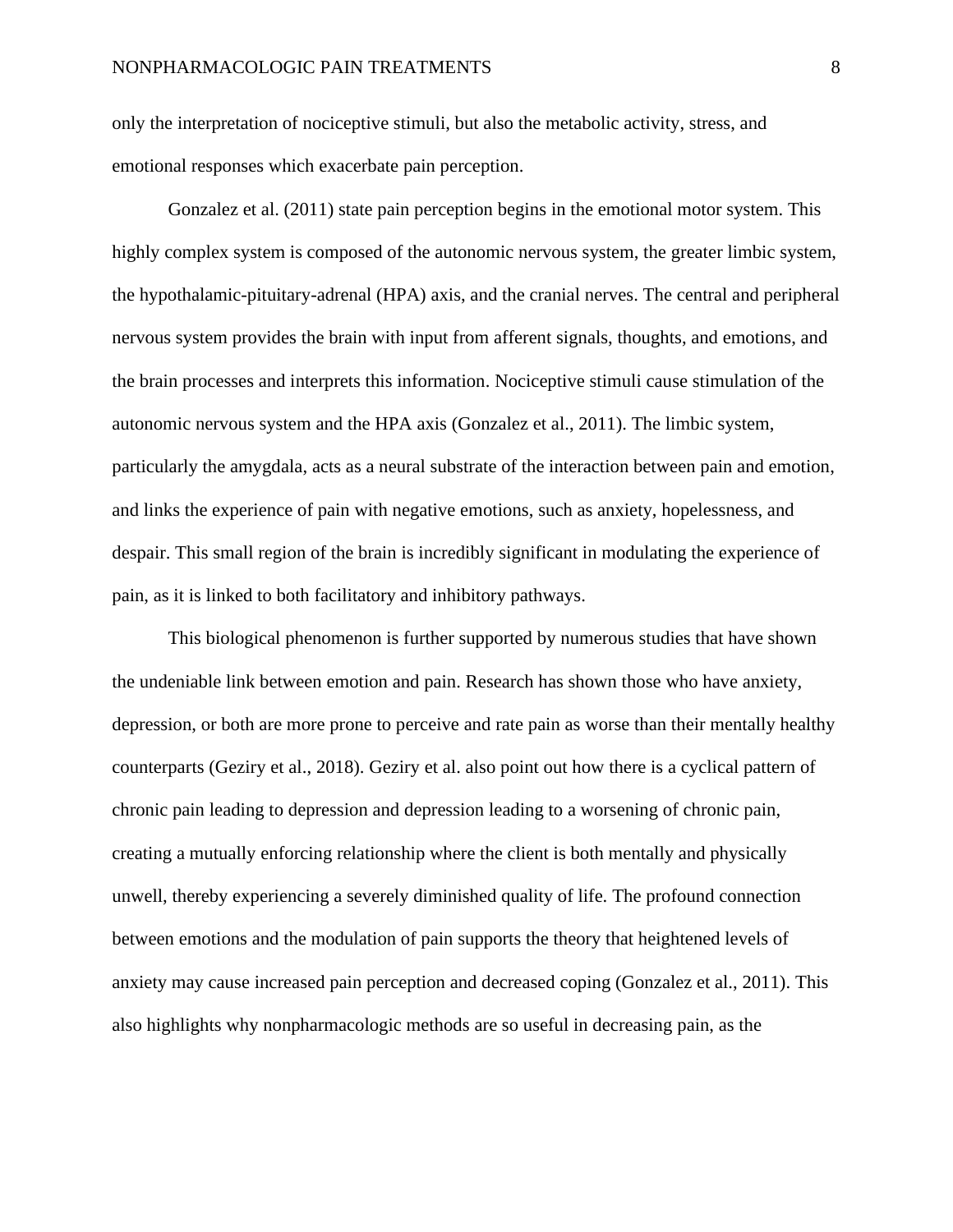mechanism of action of many of these interventions is centered around decreasing patient anxiety levels and promoting feelings of well-being.

# *The Importance of Managing Pain*

When pain is left inadequately treated, the patient experiences harmful physical, psychological, social, and economic consequences as a result (King & Fraser, 2013). Untreated acute pain increases the sympathetic nervous system response (Hughes et al., 2012), causing signs and symptoms such as an increase in muscle tension, heart rate, respiratory rate, and blood pressure. This in turn leads to further problems, such as diaphoresis, agitation, fatigue, anorexia, and sleep alterations (Mwanza et al., 2019), all of which notably impair the normal healing process. Researchers Wu et al. (2018) echo Mwanza et al. in pointing out how unrelieved pain also reduces patient mobility, resulting in potentially fatal complications (such as pressure ulcers, deep venous thrombosis, pulmonary embolus, atelectasis, urinary tract infections and pneumonia) which would have been otherwise preventable if adequate pain management was provided.

Mwanza et al. (2019) also state that untreated pain eventually leads to cardiac, endocrine, immune, neurologic, musculoskeletal, and respiratory complications due to the physiologic effects pain exerts on the human body system. When an area of the body experiences severe and persistent pain, it ceases normal coordinated movement and essentially "self-splints," causing muscle, nerve, and join weakness (Tennant, 2012). Tennant goes on to explain that the rest of the anatomy attempts to compensate for this loss of function, and the joints, muscles, and nerves that do so eventually experience deterioration.

If this overuse continues chronically, it leads to tissue breakdown at secondary pain sites causing arthropathies, myopathies and neuropathies (Tennant, 2012). Tennant points out that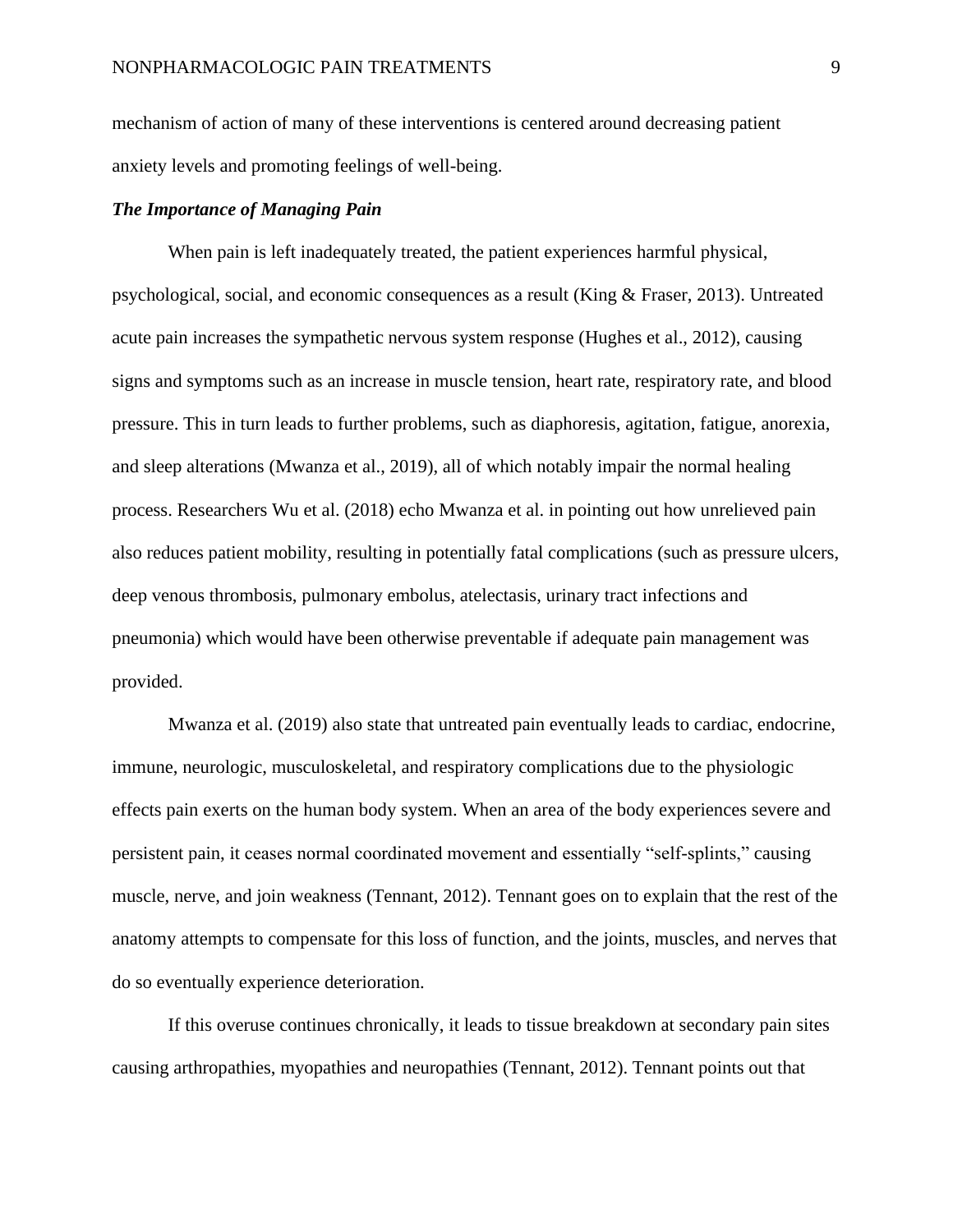## NONPHARMACOLOGIC PAIN TREATMENTS 10

many patients who struggle with chronic pain eventually experience greater pain in the secondary sites compared to the original location due to the pathological process that untreated pain creates. This leads to further complications, more complex pathological issues, increased health care costs, and decreased quality of life.

Uncontrolled pain also leads to serious alterations in normal endocrine and cardiovascular function. The response to pain from the sympathetic nervous system causes excessive catecholamine and glucocorticoid release which alters insulin and lipid metabolism (Tennant, 2012). This accelerates the atherogenic process, consequentially leaving those with chronic pain more susceptible to ischemic events. This, coupled with the fact that individuals with chronic pain are less likely to engage in regular cardiovascular exercise, further increases their risk for developing further complications (Majeed, et al., 2019). The general consensus of relevant literature concludes that chronic pain significantly increases the likelihood for cardiovascular disease and ischemic events (Van Hecke et al., 2017), making pain all the more important to curtail and manage well.

Hormonally, pain profoundly impacts the HPA axis, and unresolved pain is what researchers refer to as possibly one of the most potent stressors to stimulate this system (Tennant, 2012; Rijsdijk et al., 2014). As previously noted, persistent pain produces excess secretion and high serum concentrations of catecholamines and glucocorticoids. This is done as the body attempts to control pain, prevent damage, and maintain homeostasis. While the adverse effects of uncontrolled pain on the other endocrine organs such as the pituitary, thyroid, pancreas, pineal gland, testes, and ovaries are less obvious compared to the HPA axis, it is thought that each of these organs are individually impacted as well.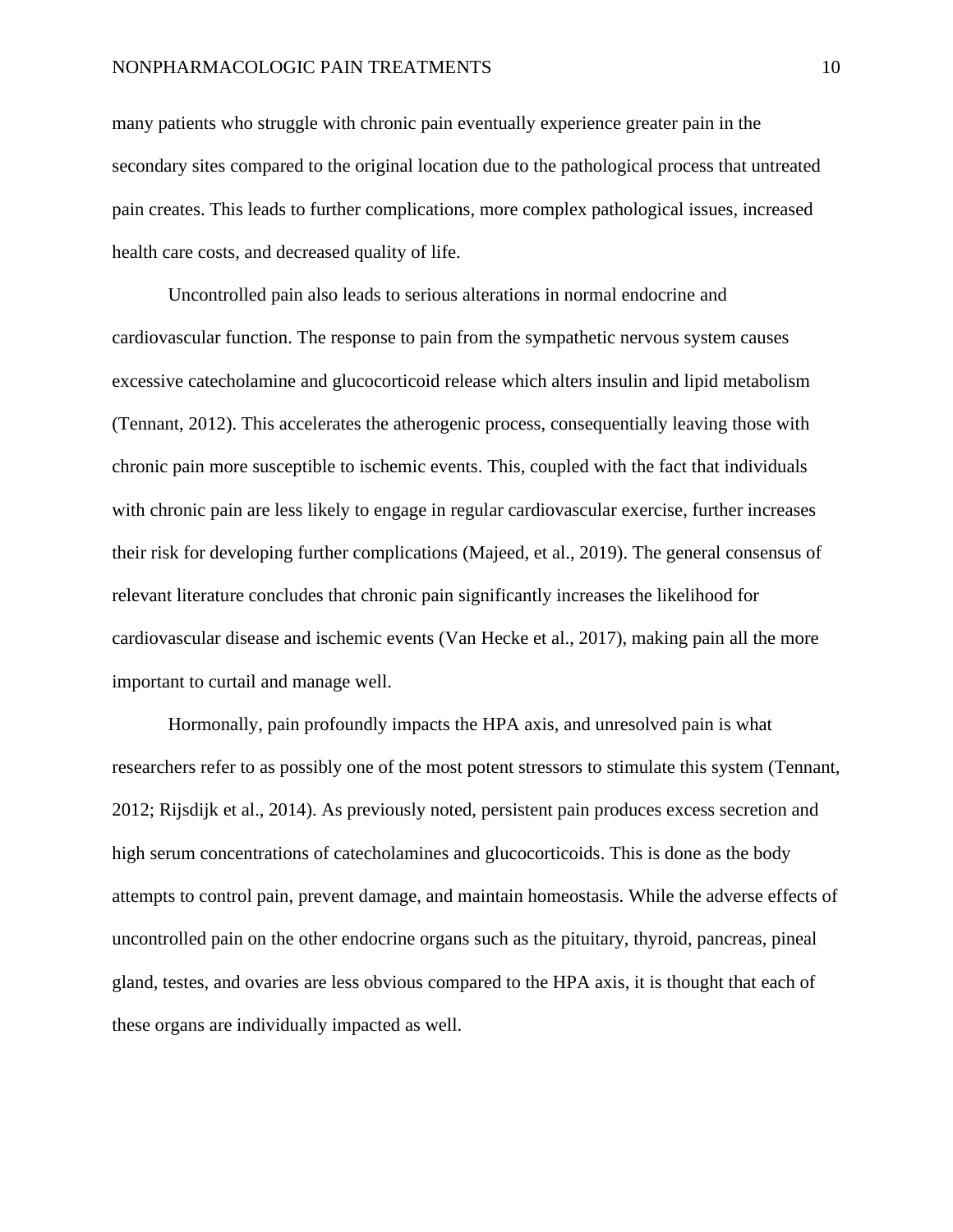Pain and inflammation are managed naturally in the body by the local actions of endogenous glucocorticoids (Rijsdijk et al., 2014). However, Tennant (2012 & 2013) states when severe, persistent pain remains uncontrolled, it results in adrenal exhaustion and decreased serum levels of glucocorticoids, namely adrenocorticotropin, cortisol and pregnenolone. Tennant (2013) explains that because these glucocorticoids are so critical in modulating homeostasis and pain control, a deficiently can significantly worsen pain and impede healing. When serum levels of hormones are outside the normal range, it is almost impossible to achieve adequate pain control. Patients who experience persistent pain can demonstrate states of glucocorticoid excess and deficiency over time (Rijsdijk, et al., 2014). Prolonged abnormality in these levels can manifest with symptoms of either Cushing or Addison syndromes, and can have debilitating consequences such as mental deficiencies, muscle weakness, edema, osteoporosis, diabetes, and stone formulation (Tennant, 2013).

Ultimately, acute pain that is left untreated delays healing and leads to immunological and neural changes that eventually progress to chronic pain (Mwanza et al., 2019). It is well documented that 20% of acute pain progresses to episodic or persistent chronic pain (Sessle, 2011). When pain becomes chronic and continues to go untreated, common physical sequelae include decreased mobility, impaired immunity, decreased concentration, and sleep disturbances (King & Fraser, 2013).

King and Fraser (2013) point out psychological consequences can result as well, as those with unresolved chronic pain are four times more likely to develop depression than their counterparts without chronic pain. A Canadian survey found that 50% of people with chronic pain state their pain significantly reduces their quality of life (Sessle, 2011). The survey also found those who suffer from chronic pain are twice as likely to commit suicide compared to the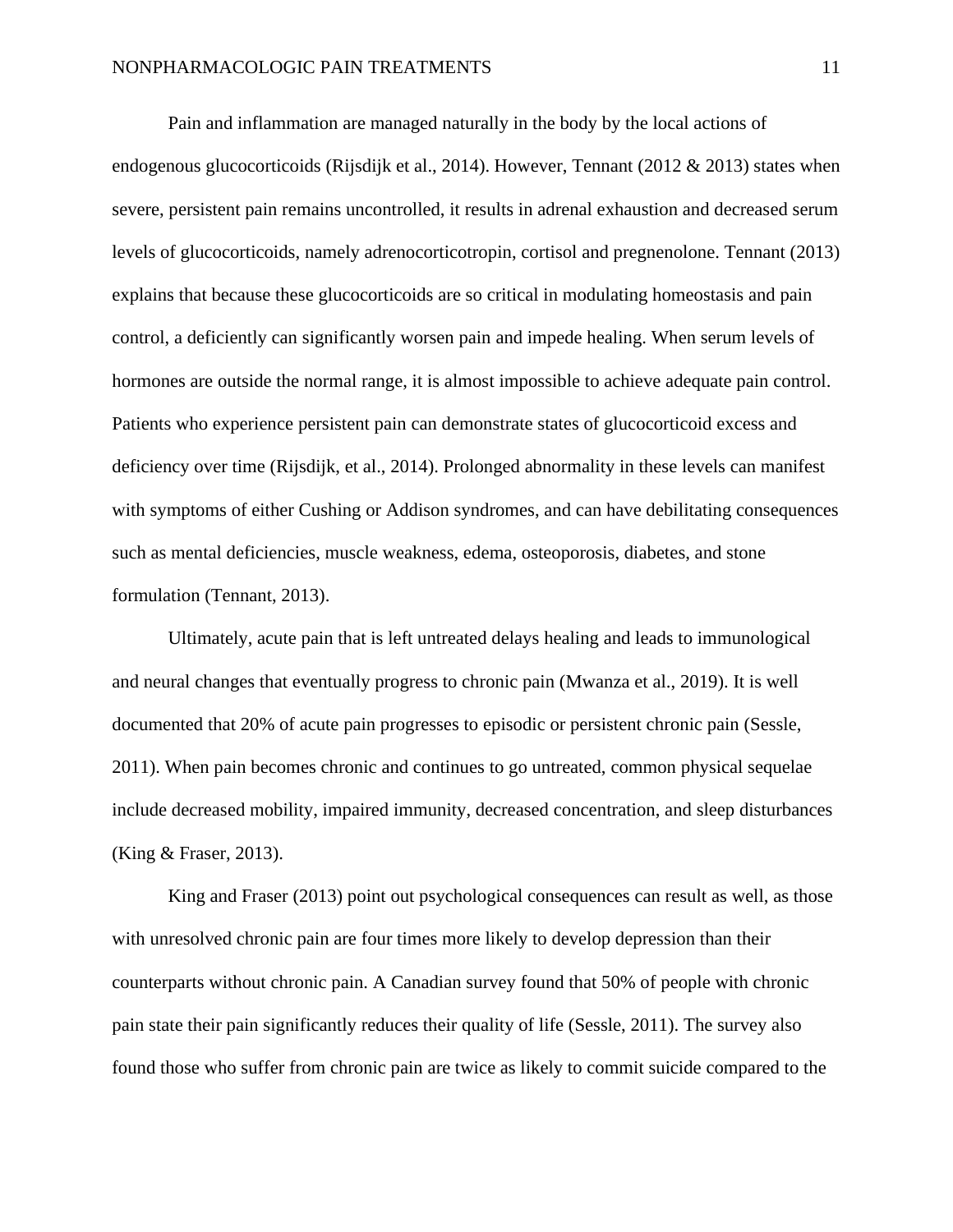average adult. This could be in part due to not only the excruciating and exhausting physical aspects of chronic pain, but the social isolation individuals experience as they become dependent on caregivers and experience impairment of relationships with family and friends (King  $\&$ Fraser, 2013).

Improperly treated pain causes financial problems as well, for both the individual and the healthcare system. King and Fraser (2013) point out that those with chronic pain experience burdens such as absenteeism, income loss, healthcare costs, and workers compensation. Untreated chronic pain places economic strain on the United States greater than that of cancer and cardiovascular disease, costing the nation up to \$635 billion annually (Smith & Hillner, 2019).

#### *Different types of Nonpharmacologic Pain Management Across the Lifespan*

There are numerous ways to supplement pain management using nonpharmacologic methods. Overall, it is generally understood that nonpharmacologic methods are not intended to replace necessary pain medication, but rather to provide additional (and ideally, complete) pain relief for patients (Short et al., 2019). McNair et al. (2019) point out that while there is still limited understanding on the underlying mechanics of how exactly many nonpharmacologic methods exert their effects, these non-drug measures are nevertheless known to be effective and relatively free from adverse effects. Managing pain with nonpharmacologic methods is also known to be incredibly cost effective (Short et al., 2019; Andronis, 2017; MacPherson, 2017), thereby reducing healthcare costs on the individual and societal level.

**Nonpharmacologic Pain Management in Children.** The experience of pain is one shared by all human beings, including infants and children. As previously discussed, mismanaged pain has a multitude of devastating effects in both the short and long term. Research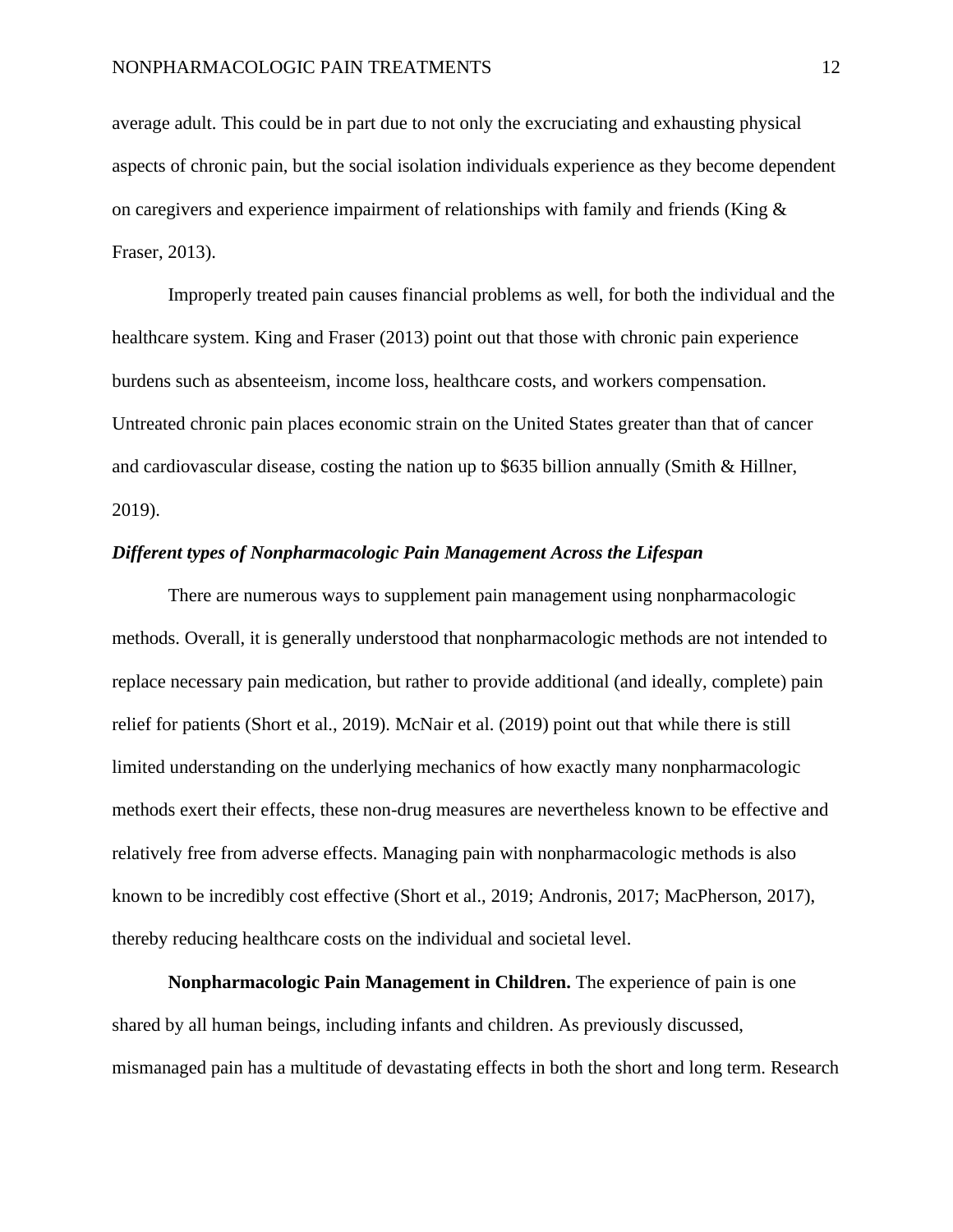has shown that pain has exceptionally detrimental long-term effects for this particular patient population, such as altered perception of painful stimuli, pain memories with lasting effects, increased physical complaints, and difficulties with cognitive and emotional development (Short et al., 2019). Young patients that suffer from uncontrolled pain while hospitalized are also less likely to be compliant with future medical procedures as a result of the negative, painful experiences that become cognitively paired with medical care. Children between 0-17 years of age are considered a vulnerable population, and the younger a child is, the less adequate pain management they typically receive (Abiezze et al., 2020; Friedrichsdorf & Goubert, 2019; Short et al. 2019).

Because children have been highlighted as a high-risk group for undertreatment of pain, specific evidence-based guidelines have been implemented into patient care protocols (Friedrichsdorf & Goubert, 2019). Friedrichsdorf and Goubert state the overwhelming evidence now mandates that for procedures involving elective needle injections, such as blood draws, intravenous access, injections, or vaccinations, at least 4 specific modalities need to be offered to each child, every time. This includes providing topical anesthesia such as lidocaine 4% cream, comfort positioning (skin-to-skin contact for infants and allowing children to sit up without restraint), sucrose or breastfeeding for infants, and age-appropriate distraction (Friedrichsdorf & Goubert).

Friedrichsdorf and Goubert (2019) also point out that if for whatever reason these methods are unavailable, a deferral process may include sedation and nitrous gas analgesia. If medical facilities fail to implement this evidence-based pain prevention and treatment for children, it is now considered to be an unacceptably poor standard of care (Friedrichsdorf &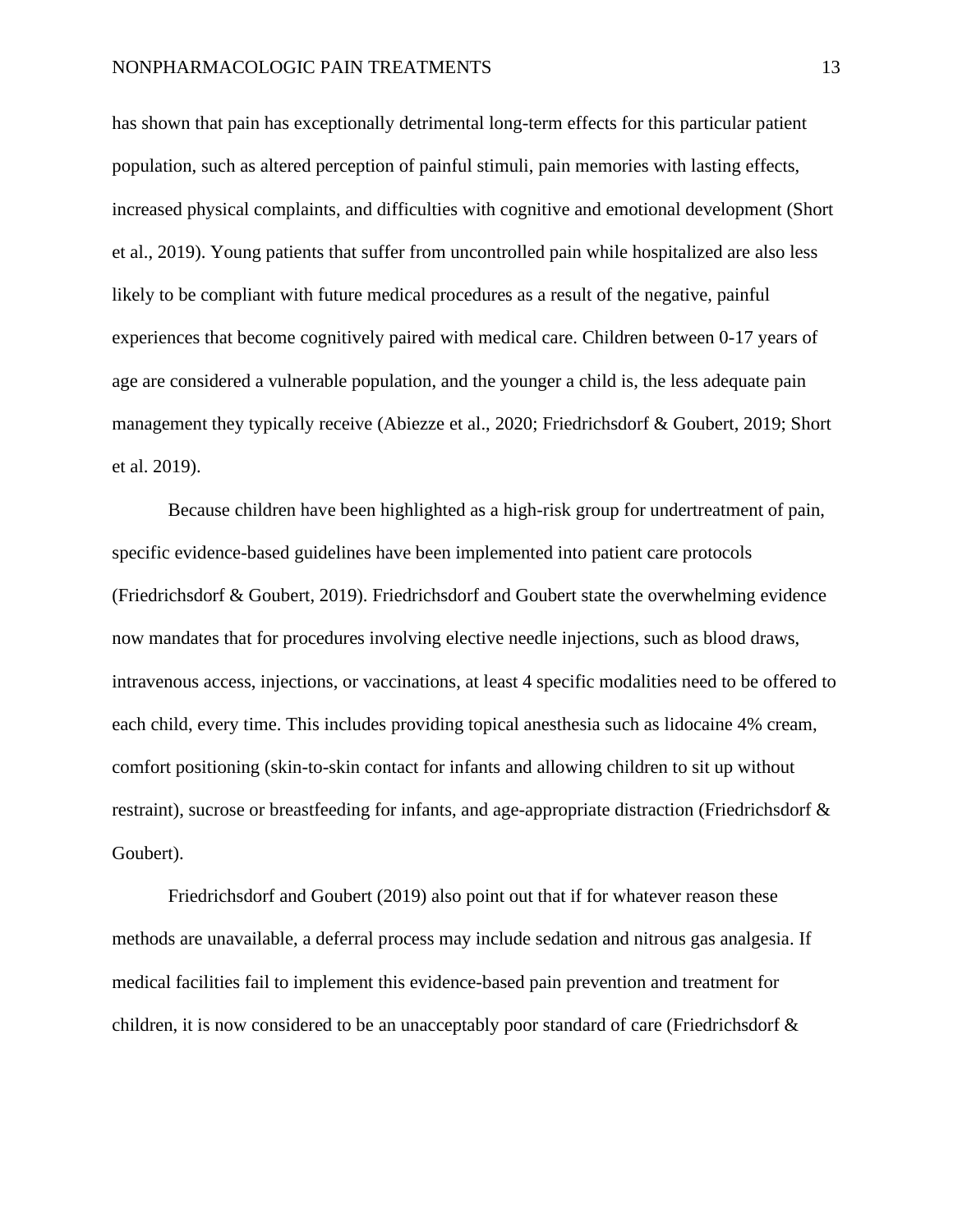Goubert), as there is such a myriad of evidence pointing to the necessity of these interventions. Nurses are paramount in ensuring these guidelines are followed on a daily basis.

In light of the evidence, Short et al. (2019) point out medical professionals should use all the possible tools at their disposal to relieve pain in children. They state this includes utilizing nonpharmacologic methods proven to be effective in reducing the pain, apprehension, and distress experienced by neonatal, infant, and pediatric patients during medical procedures and hospitalization. Furthermore, parents feel greater satisfaction with the hospital experience when they perceive their child's pain is being managed holistically, which leads to better patient outcomes and patient-satisfaction scores.

When deciding which particular nonpharmacologic therapy to employ, the practitioner must take into consideration the age and developmental stage of the particular patient, along with how the patient has coped with painful experiences in the past (Short et al., 2019). This can be done by asking the patient and primary caregiver(s) a few simple questions regarding the patient's past experience with pain and what pain management strategies have worked previously. Short et al. encourage healthcare professionals to do so, as involving the patient and his or her primary caregiver(s) in the task of creating an individualized pain plan fosters autonomy and provides family-centered care.

In infants and neonates, nonpharmacologic therapy has been used as a long-standing practice, as sufficient evidence has proven it effective for managing painful procedures (McNair et al., 2019). When performing needle puncture procedures, interventions such as sucrose solutions, skin to skin contact, and breastfeeding have been applied with great success. Adjuncts to therapy include music therapy, sensorial saturation, rocking and holding, swaddling and containment pacifier, and non-nutritive sucking (McNair et al.). These additional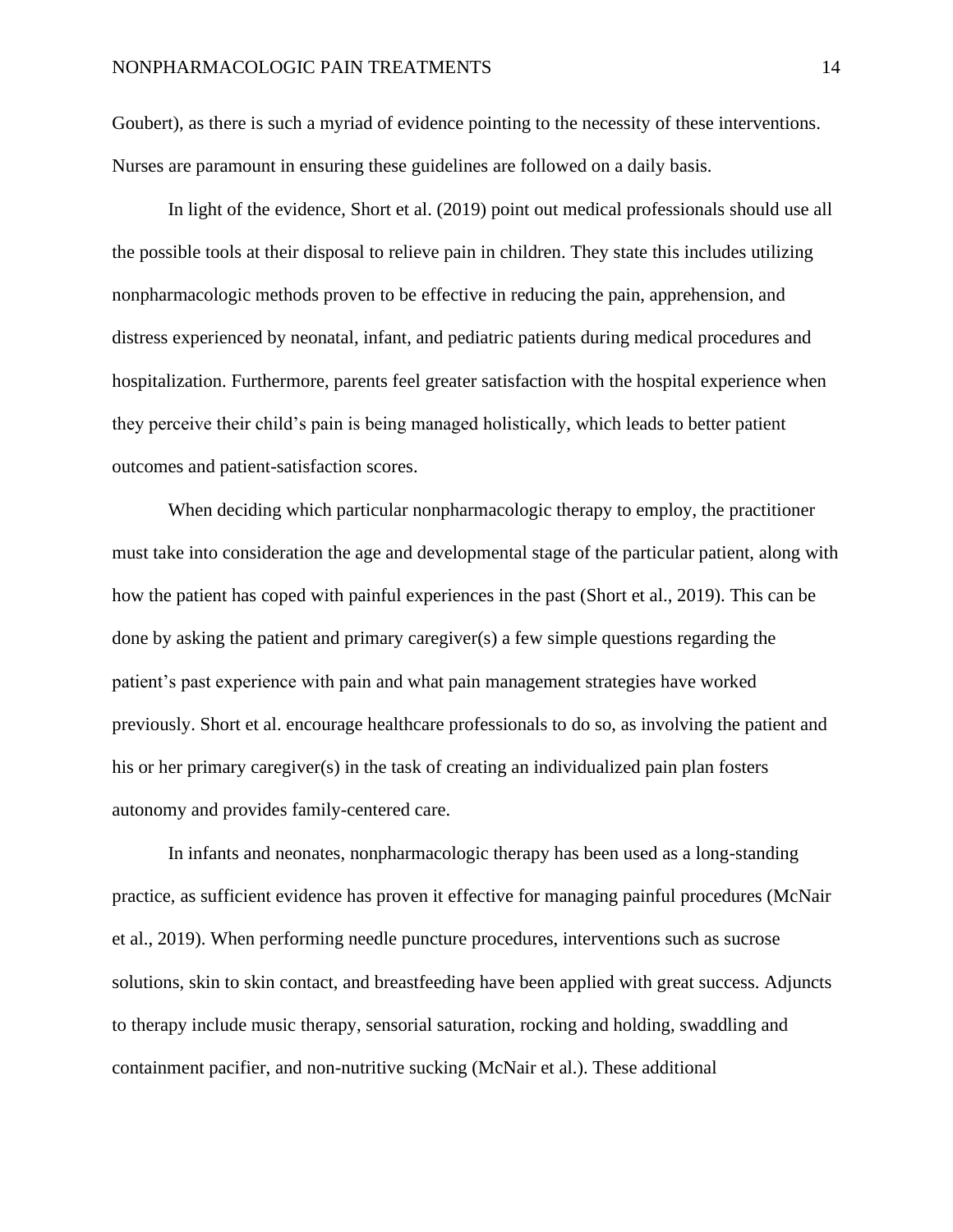nonpharmacologic therapies are encouraged to be used along with sucrose solutions, skin to skin contact, and breastfeeding to ensure adequate management during painful medical procedures.

Research done by Short et al. (2019) highlights the important role that soothing parental contact can have on decreasing pain scores in neonates and infants. The nurse can encourage the parent(s) to be present during painful medical procedures to hold the child, and if the procedure does not facilitate such, even simply maintaining eye contact with the child has proven effective. This provides nonpharmacologic pain control, as the distraction cognitively intervenes and refocuses the child's sensory neurons onto a positive stimulus: the caregiver's familiar and comforting presence (Short et al.). Older infants may benefit from light-up or sound toys, and these can be used as a distraction if parental contact is unavailable.

Parental anxiety has been shown to be directly correlated to triggering increased pain scores in their children (Short et al., 2019). In light of this, the healthcare professional can empathize with the parent's concerns, provide education, and reassure the parent. Then, the clinician can coach the uneasy parent on how to engage their child with empathy and encouragement. This has proven to be a helpful intervention for children of all ages, and when parents comfort and encourage their children, it contributes to decreased pain scores.

Environmental adjustments can be made as well to supplement pain management in a nonpharmacologic, holistic way. Interventions such as lowering lights, reducing noise, and clustering care all promote a peaceful, non-stimulating environment, and are positively correlated with reduced pain scores (Short et al., 2019). Younger infants also benefit from swaddling, as it provides a sense of security.

Short et al. (2019) go on to explain that toddlers and preschoolers do best when prepared just prior to the medical procedure. Distraction, blowing bubbles, singing familiar songs, and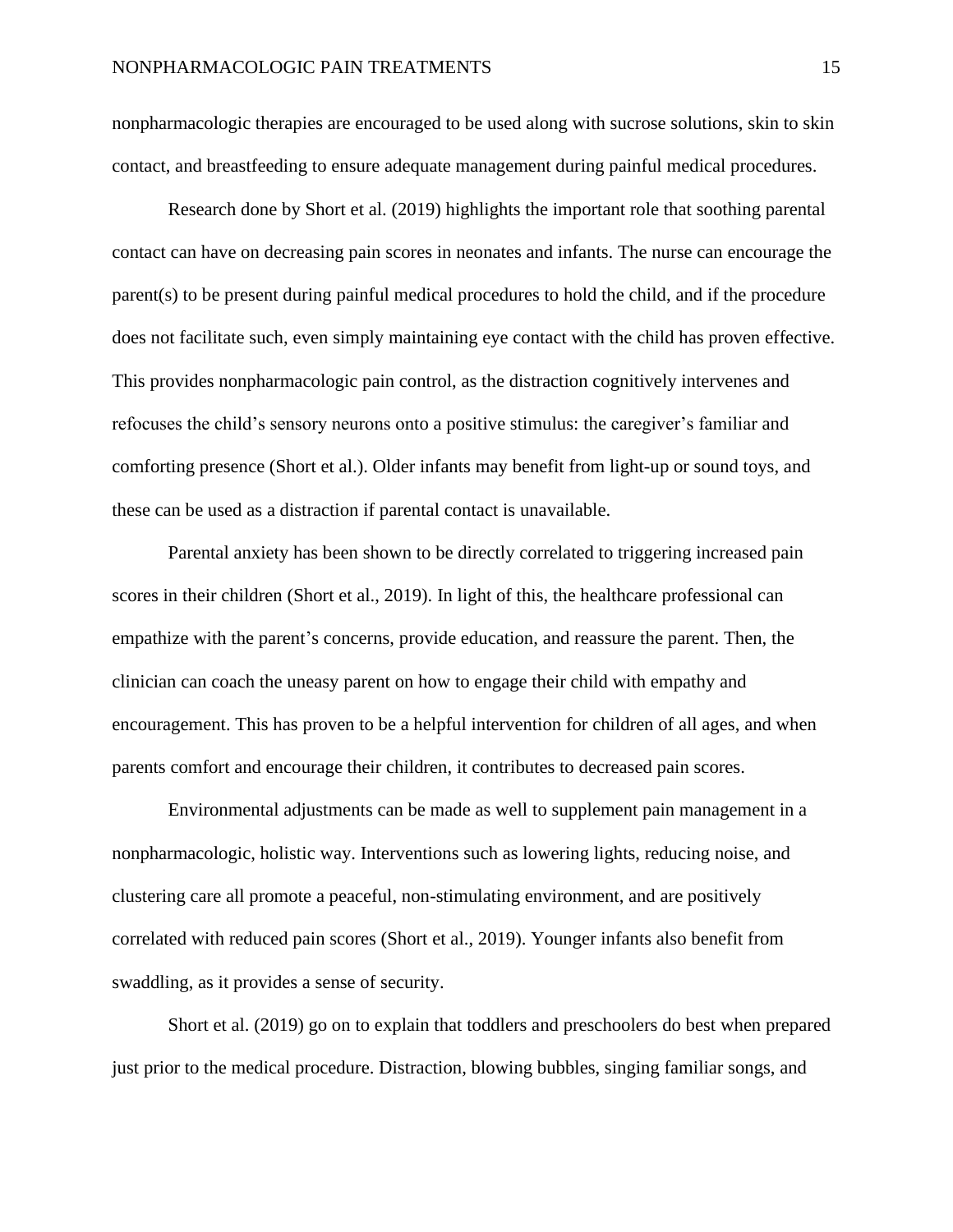creating art have proven to be highly effective methods of non-drug pain management for this age group (Short et al). Toddlers and preschoolers also rate pain less severely when they are sitting upright as opposed to laying supine, as it increases feelings of autonomy and decreases procedural fear (Short et al.). McNair et al. (2019) state the calming effects of nonpharmacologic methods prove extremely useful, particularly when working with pediatric patients who are unaccustomed to medical procedures and naturally experience greater levels of pre-procedural anxiety.

For school age children, nonpharmacologic methods of providing pain management include asking the child about their interests, allowing them to use their electronic devices, and/or providing them with I-Spy or seek-and-find books (Short et al., 2019). Studies have shown children rate their pain scores significantly lower when playing a video game or watching someone else play a video game (Abiezze et al., 2020). Guided imagery also has proven to be effective in providing non-drug pain management, as it cognitively refocuses the child's attention on a stimulus other than pain (Abiezze et al.; Gonzalez et al., 2010). Therapeutic play is another useful tool with school age children, as it has been shown to help children understand and process what they are going through better while simultaneously decreasing pain (Short et al., 2020).

Adolescents are slightly different, as they highly value their independence and appreciate being involved in the development of their care plans. To facilitate this autonomy and provide patient-centered care, the nurse should ask the adolescent which particular nonpharmacologic forms of pain management they feel would help them best. According to Short et al. (2019), teenage patients benefit most from desensitization, which involves seeing photographs of the procedural rooms and equipment, as well as holding the medical equipment that is intended to be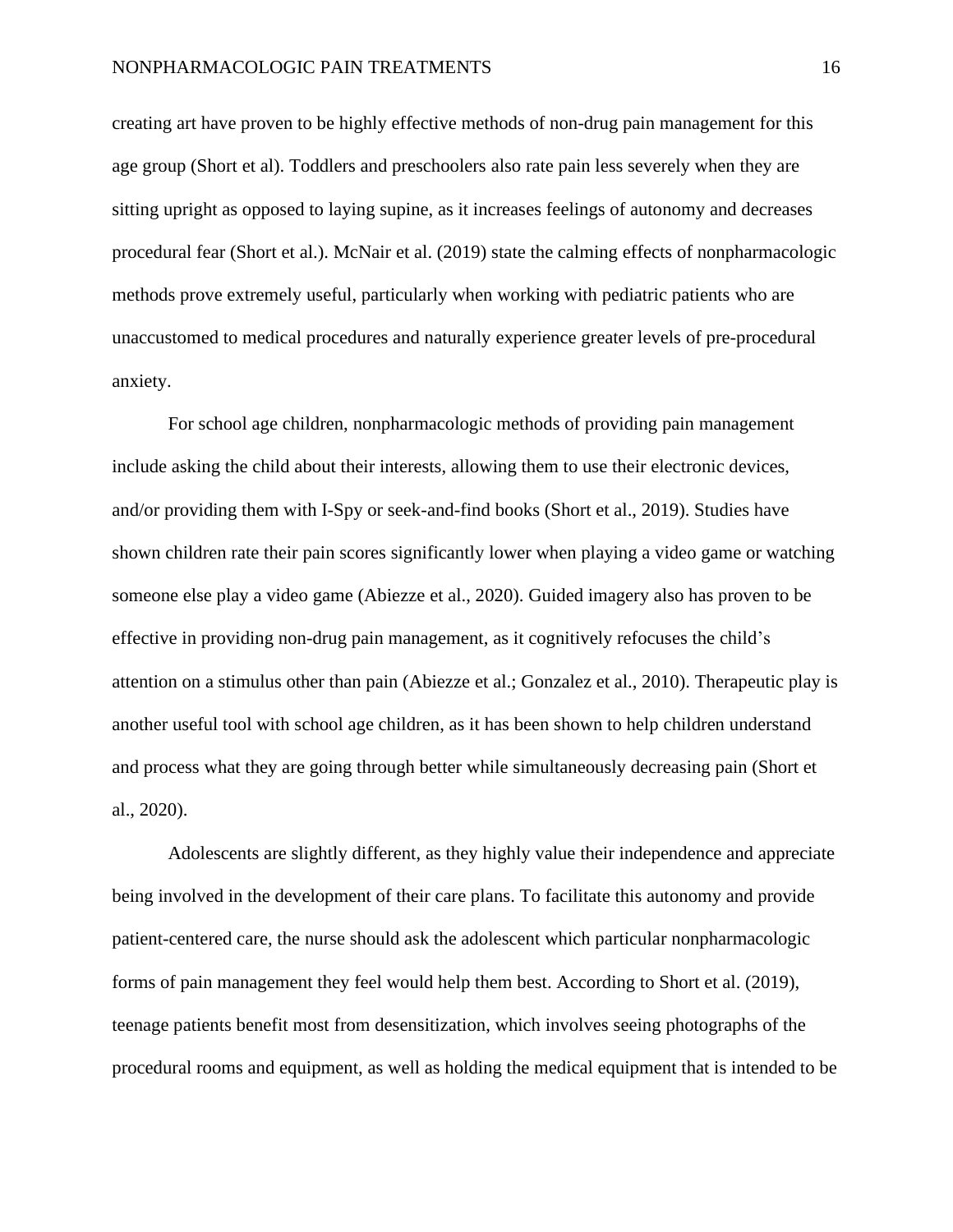used in their care. Because many adolescents are unfamiliar with hospitalization, informative preparation dispels anxiety (Short et al., 2019). Short et al. also point out how other methods, such as positive self-talk (e.g., "this is uncomfortable, but I can handle it if I take deep breaths"), guided imagery, and distraction are helpful in managing acute pain in adolescents. Music therapy is also a common and effective nonpharmacologic method of controlling pain, and teenage patients should be encouraged to listen to their favorite music to provide distraction.

Physical measures that modulate acute pain for children of all ages include using hot or cold compresses, applying pressure or massage, deep breathing, and repositioning (Abiezze et al., 2020). For children suffering from chronic pain, physical therapy and/or occupational therapy are vital components in managing pain, as well as electrical nerve stimulation, aerobic weight bearing exercises, stretching, contrast bath hydrotherapy, and tactile desensitization (Abiezze et al., 2020).

**Nonpharmacologic Pain Management in Adults.** Nonpharmacologic therapies are important adjuncts to surgical and pharmacologic pain management (Till et al., 2017). Till et al. conclude from their research on pain management that nonpharmacologic therapies should be considered integral to providing a comprehensive treatment approach, as they significantly improve pain, function, and quality of life. Different types of nonpharmacologic therapies including cognitive-behavioral interventions, complementary therapies, and physical interventions that can be utilized when providing holistic care.

*Cognitive Behavioral Interventions.* Cognitive behavioral interventions purposefully focus on modifying cognition and behavior with the intention of deceasing sensations of pain. These interventions include counseling, guided imagery, deep breathing, relaxation training, positive reframing, and specific mindfulness interventions. Amplifying pain treatment with these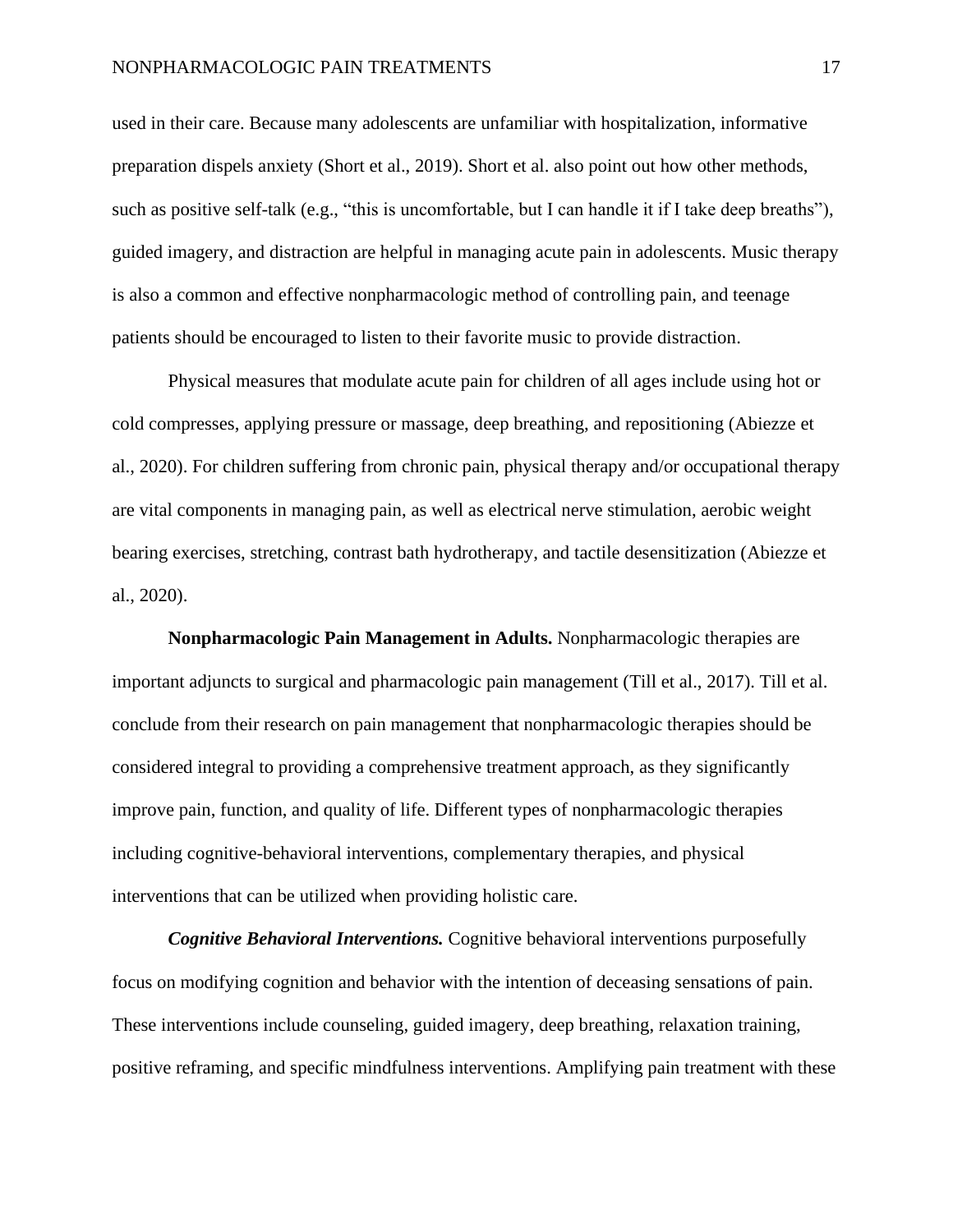interventions has been found to decrease healthcare costs, reduce patient distress and caregiver burden, and increase patient's feelings of overall well-being (Bennett & Chang, 2016).

Researchers Kimbi et al. (2016) used questionnaires to survey nurses regarding which nonpharmacologic interventions they used most frequently in managing their patients' pain, and counseling proved to be one of the most commonly utilized treatments. Counseling, where the nurse attempts to help the patient by means of purposeful conversation, allows the patient to express their thoughts and feel understood. It is not fully known how exactly this method works, but nurses and patients each notice drops in patient pain scores after patients receive counseling from their nurses.

Guided imagery is another method of providing cognitive-behavioral pain management. Gonzalez et al. (2010) found guided imagery has strikingly long lasting, positive effects on providing relaxation and pain control. Adults were split into test and control groups, with each group given 28 minutes of privacy prior to their surgical procedures. However, during those 28 minutes, the test group listened to a guided imagery CD, while the control group had no intervention. Immediately after participating in guided imagery, the test group reported significantly lower levels of anxiety. After surgery, 2 hours later, the guided imagery group not only reported less pain and required less pain medication than the control group, but they were also discharged from the postoperative anesthesia care unit (PACU) quicker than the control group. The researchers concluded that using guided imagery in preoperative care can significantly reduce anxiety associated with surgical procedures, which results in less postoperative pain and earlier PACU discharge times (Gonzalez et al., 2011).

One of the greatest advantages of this form of nonpharmacologic therapy is its ability to be utilized by a patient without the help of a trained specialist. Patients can be taught how to use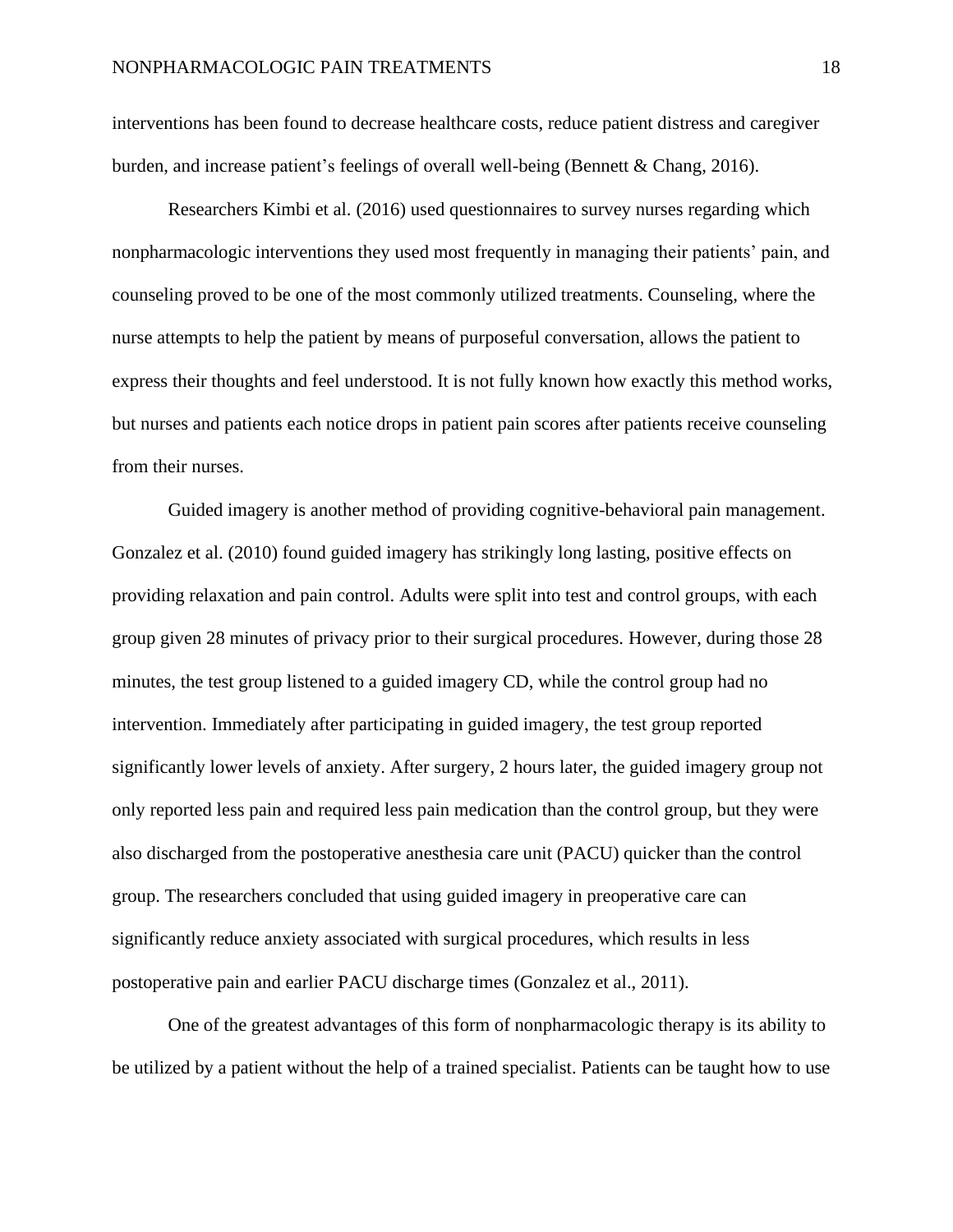this method on their own using CDs, tapes, or reading materials. This form of nonpharmacologic therapy also places no additional financial burden on the healthcare facility; in fact, it actually decreases costs, as patients who practice guided imagery prior to surgery experience shorter PACU stays and require less analgesic medication (Gonzalez et al., 2011).

A study done using combination therapy of lidocaine injection and cognitive behavioral therapies further emphasizes the legitimacy of these non-drug interventions. Participants engaged in cognitive-behavioral therapies such as deep breathing, relaxation training, and positive reframing, and the group who had these interventions demonstrated a significant decrease in pain scores when compared to the control group (Jibb et al., 2015). This highlights that using nonpharmacologic methods in combination with analgesia produces additive effects, leaving the patient in much less pain than if the nonpharmacologic method was disregarded.

A literature review by Bennett  $\&$  Chang (2016) points out how studies have shown the validity of using behavioral interventions. They discuss methods which have been tested and proven effective in the treatment of chronic pain, including mindful enjoyment, acceptance and commitment therapy, integrated cognitive behavioral therapy, and motivational interviewing. Mindful enjoyment refers to the conscious decision that individuals make to seek out and appreciate pleasant experiences as appropriate. This is associated with promoting increased coping skills and resiliency in clients. Acceptance and commitment therapy targets and exposes avoidance, by encouraging the individual to control what they can and develop psychological flexibility. Integrated cognitive behavioral therapy challenges the individual to reframe their thoughts about themselves and their situations by changing their behaviors. Motivational interviewing is similar, as the clinician uses empathy, active and reflexive listening, and open ended questions to generate the desire to change in the individual.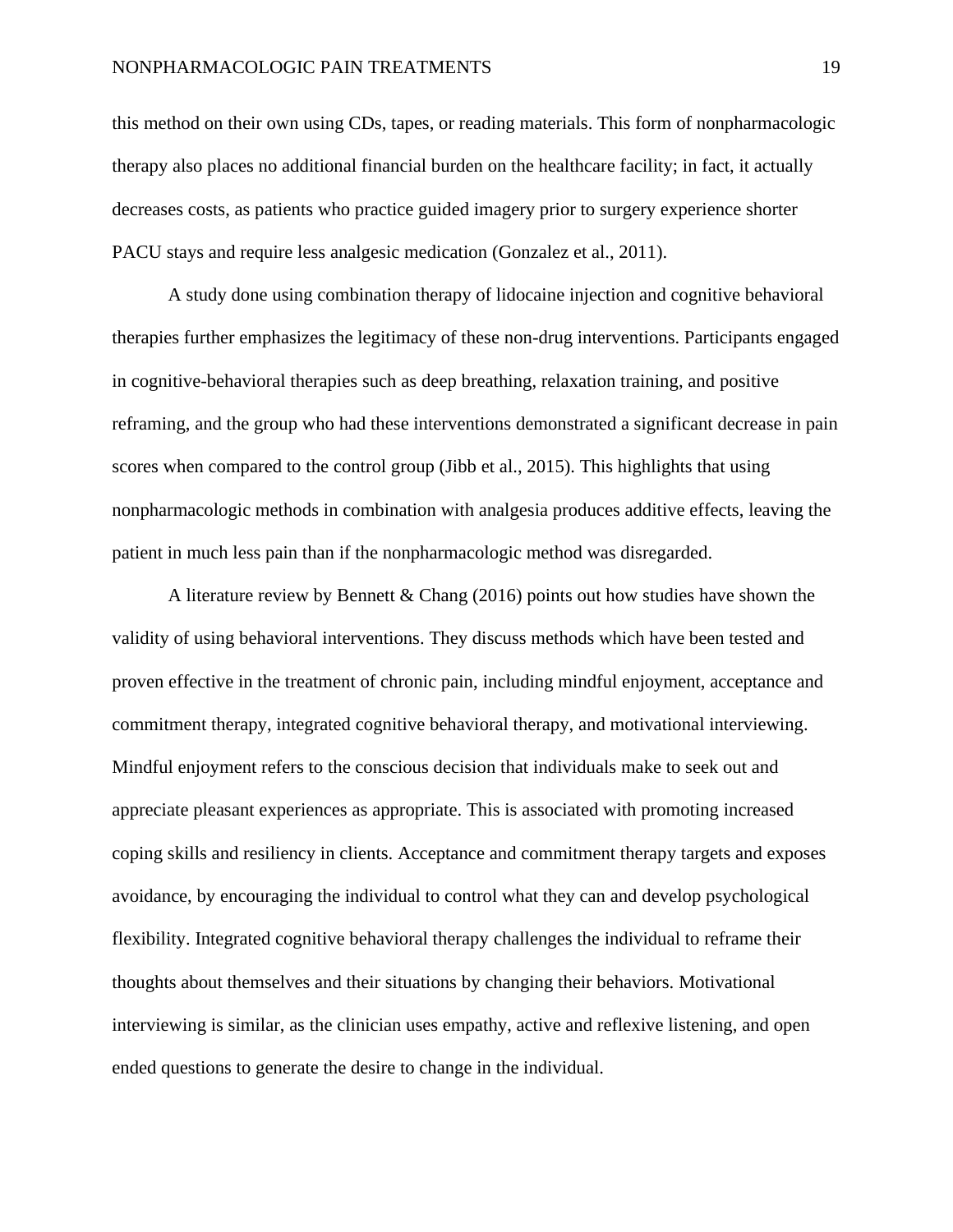When used in combination, these cognitive behavioral therapies have proven to decrease pain scores in those who suffer from chronic pain (Bennett & Chang, 2016). Till et al. (2017) agree, and report based on their findings that cognitive behavioral therapy and mindfulness have demonstrated significant improvements in pain, function and quality of life in patients with a variety of chronic pain conditions. They remark that these interventions are promising avenues for future research.

*Complementary Therapies.* Complementary therapies refer to interventions that are intended to draw the patient's attention away from the painful stimulus and refocus them on another, more positive one. Often referred to as "alternative medicine," complementary therapy involves the use of a nonmainstream, Eastern approach to Western conventional medicine (Johnson & Cosgrove, 2015, p. 32). The National Institutes of Health state that complementary methods involve interventions such as acupuncture, massage therapy, meditation, movement therapies, and relaxation techniques (Johnson & Cosgrove, 2015). Other forms of complementary therapies include art therapy, music therapy, and aroma therapy.

Acupuncture is considered to be one of the world's oldest forms of nonpharmacologic therapy (Geziry et al., 2018), as its first documented use for diagnosis and treatment dates back to 100 BCE (Hao & Mittleman, 2014). By inserting needles into very specific locations, nerves are stimulated, which increases wound healing, circulation, and pain modulation (Geziry et al.). This has to be done by a licensed acupuncture therapist, making it an unpopular method of managing inpatient pain. A literature review done by Johnson and Cosgrove (2015) found that studies disagree regarding just *how* effective acupuncture is, but that the general consensus of the literature is that, overall, it is a useful way to manage pain.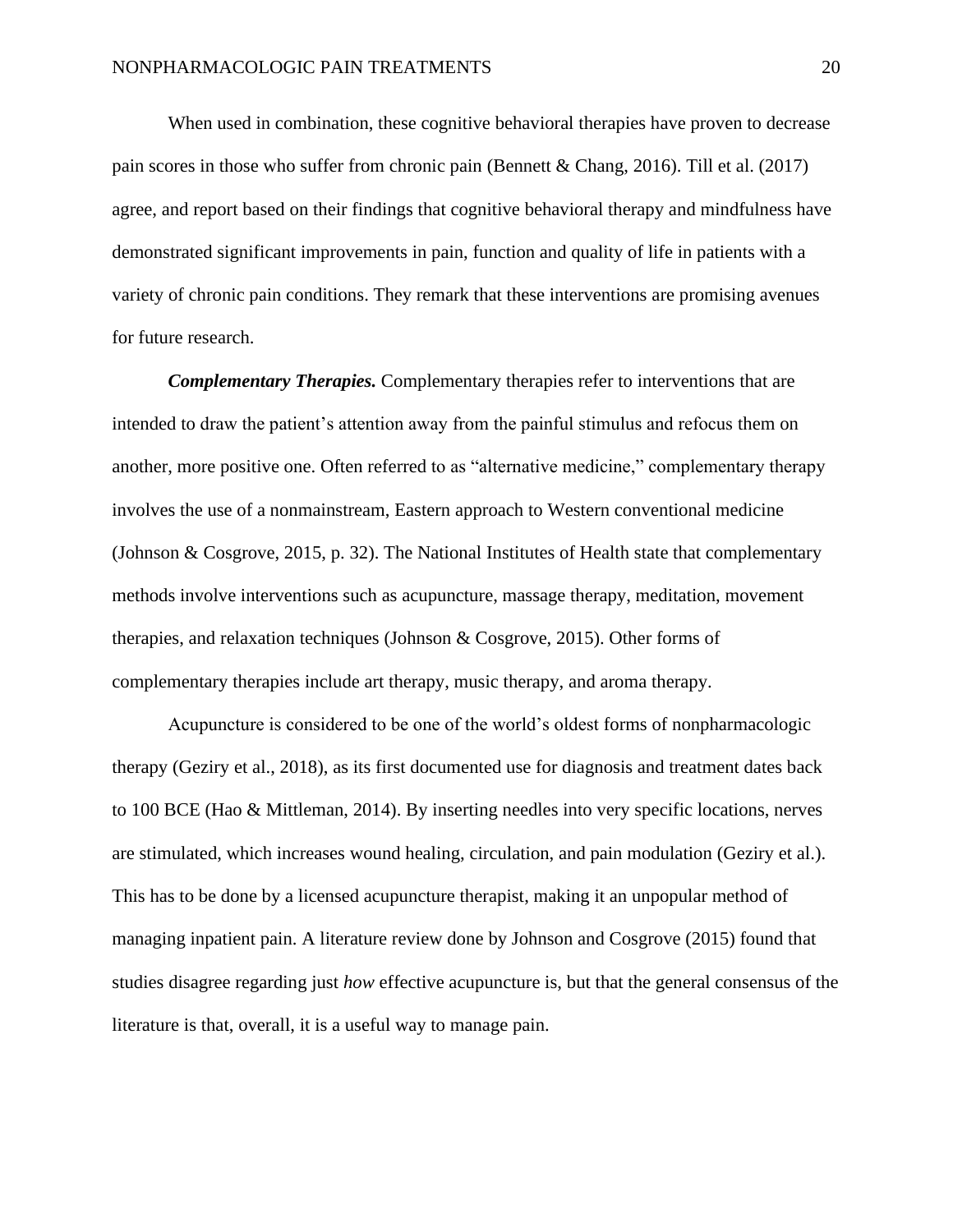Researchers Cherkin et al. (2011) state massage has proven to be an effective nonpharmacologic treatment, as it induces a natural state of relaxation, decreases blood pressure, reduces anxiety and induces feelings of overall well-being. By deactivating the sympathetic nervous system's fight or flight response, the experience of pain is diminished. It is understood that massage also increases endogenous endorphin release, thereby providing conflicting stimuli and overriding the pain signals (Geziry et al., 2018). Geziry et al. also state that massage therapy can target myofascial and neuromuscular pain by stimulating blood flow and lymphatic drainage, as well as decreasing inflammation, edema, and muscle spasms.

Cherkin et al. (2011) conducted a study on over 400 participants with chronic back pain, where one group received massage while the other did not. After 10 weeks of treatment, 39% of individuals who received massage therapy stated that they felt significant improvement compared to the control group. Because of these strong analgesic effects, massage is now the most common complementary therapy for neck and back pain (Johnson & Cosgrove, 2015).

Gutgsell et al. (2013) studied the effects of music therapy on palliative care patients. They found this intervention significantly decreases pain levels assessed by the numeric pain scale, FLACC pain scale, and functional pain scale. They concluded based on their research that even a single music therapy session incorporating therapist-guided autogenic relaxation and live music could be considered an effective nonpharmacologic tool for lowering pain in patients, especially patients undergoing palliative care.

However, even just listening to one's preferred type of music has incredibly strong effects on modulating pain. Researchers Bernatzky et al. (2011) conclude that music can be used as adjuvant pain management therapy for all types of pain. In cases of mild pain, music has been found to be just as effective as drug therapy. They state this is because music acts upon the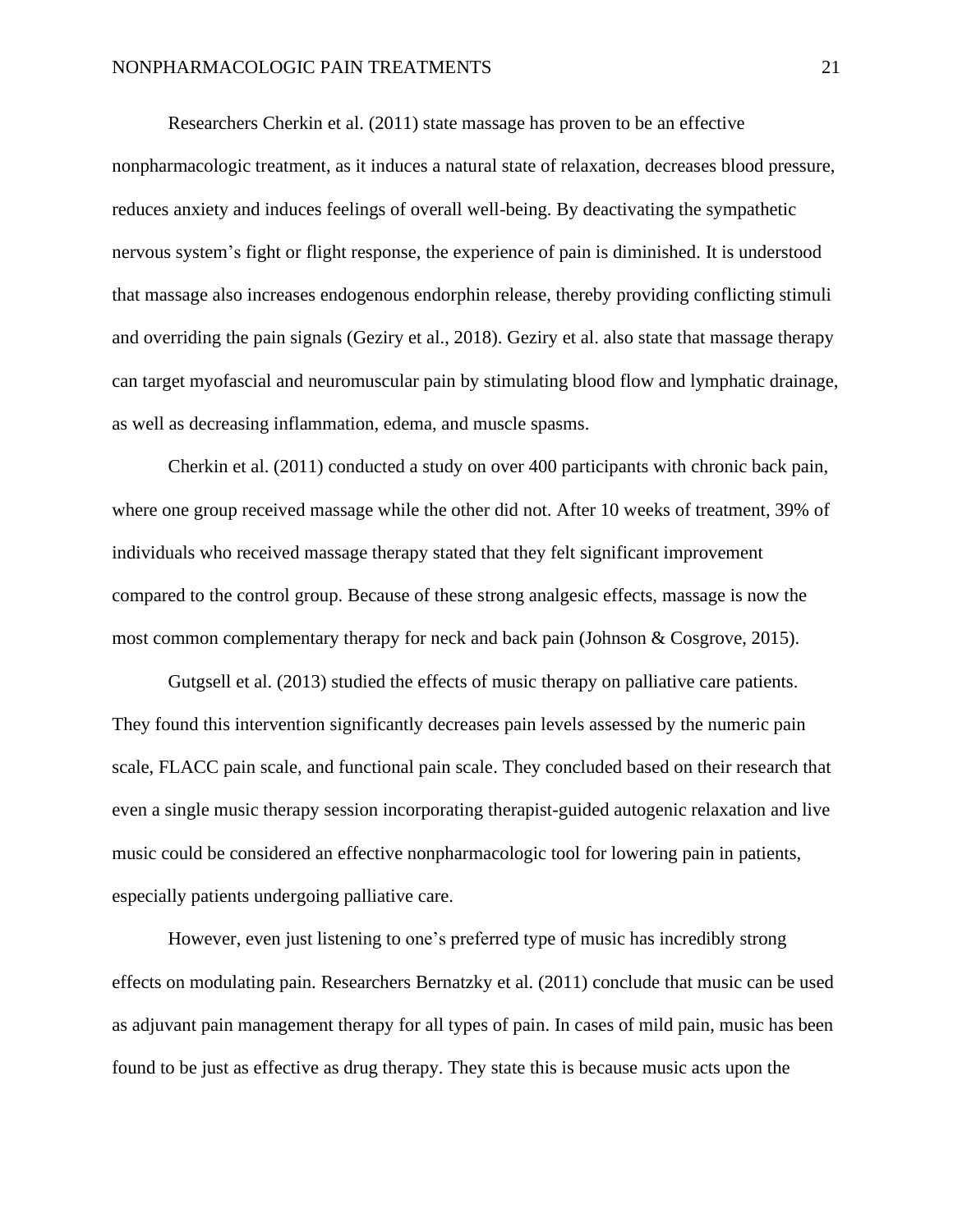central nervous system, specifically the limbic system and nucleus accumbens, producing generalized and widespread effects. Music positively affects different regions of the brain that have been shown to stimulate the mental and physical healing processes. By reducing, and at times, even superseding the need for pharmaceuticals, costs of medical care are reduced. Additionally, music therapy has little to no side effects and therefore can easily be incorporated into a multimodal pain management program.

Other methods, such as the utilization of aromatherapy and art therapy, have proved useful in decreasing pain. A study done by Akbari et al. (2019) found peppermint oil attenuated the pain caused by IV catheterization. Creative art therapy also has been shown to increase quality of life and decrease pain scores in those who suffer from chronic pain (Jibb et al., 2015). While these two complementary methods hold great promise, more research is required to confirm their legitimacy.

*Physical Interventions.* Physical interventions used to manage pain include methods such as exercise, positioning, hold and cold compresses, muscle relaxation, transcutaneous electrical nerve stimulation, and cryoneurolysis. Researchers Till et al. (2017) found that exercise, including aerobic conditioning, muscle strengthening, flexibility training, and movement therapies are incredibly beneficial ways of managing pain, especially chronic pain. Exercise is known to release endorphins, which act similarly to opioids in decreasing pain and anxiety (Till et al.). When physical activity is applied with appropriate frequency, intensity, and duration, pain has been found to significantly improve (Ambrose & Golightly, 2015).

Geziry et al. (2018) and as Gunus et al. (2020) point out methods such as positioning and using hot and cold compresses are simple, commonly used, and cost-effective ways of providing nonpharmacologic pain relief. Positioning not only helps prevent further complications of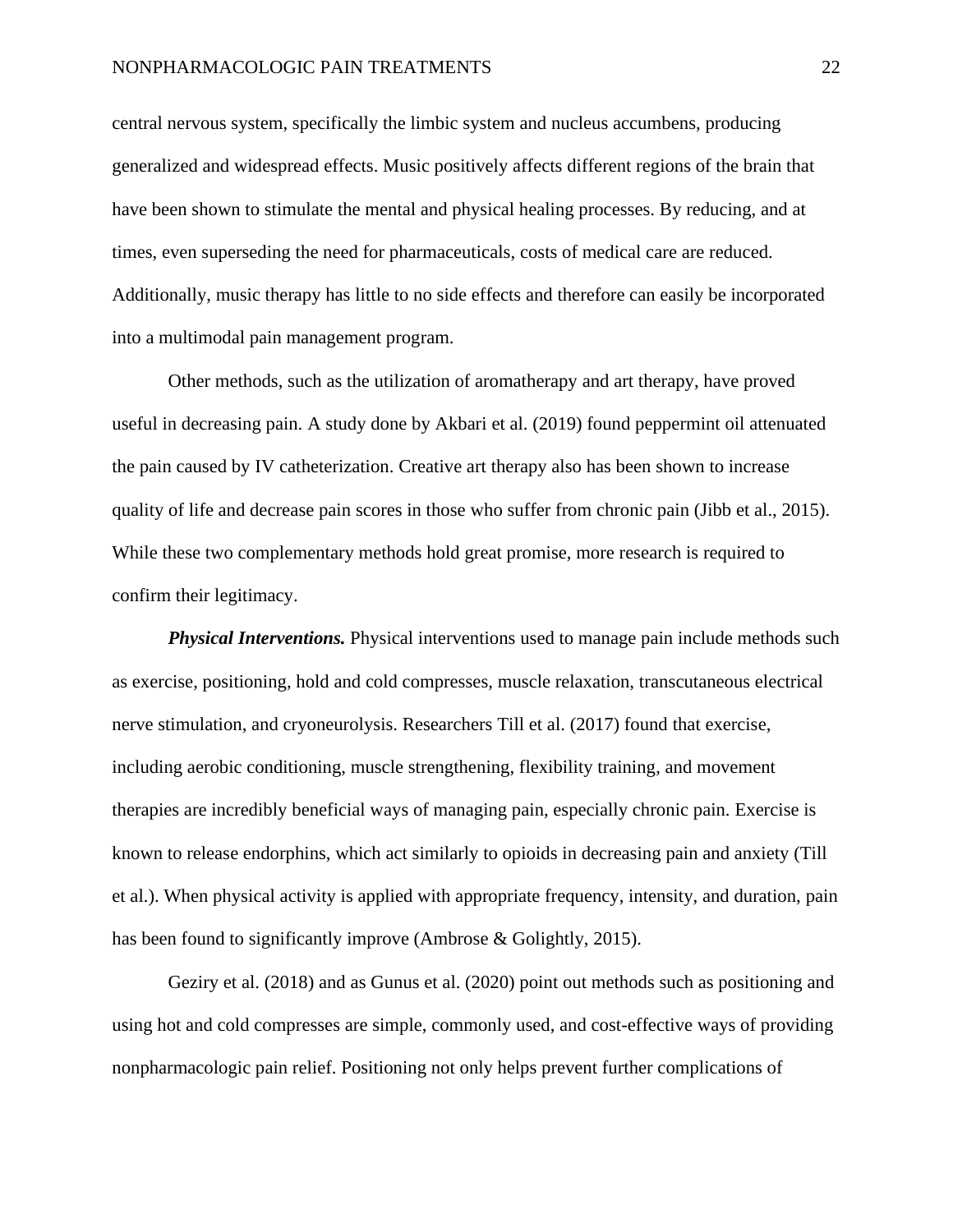bedrest by improving blood circulation and preventing edema, but also relieves musculoskeletal pain and discomfort. When used appropriately, heat therapy proves beneficial in decreasing heart rate, pain, anxiety, and nausea. It does so by stimulating epidermal thermoreceptors, thereby closing the pain gating system at the spinal cord. Heat can also significantly improve joint pain in particular, as it reduces the viscosity of synovial fluid, which alleviates stiffness and improves range of motion. Cold therapy is also a useful tool, as it increases the pain threshold, suppresses inflammation, and decreases edema.

Progressive muscle relaxation is another useful physical intervention for decreasing pain. This technique requires the participant to progressively tighten and relax different muscle groups throughout the body. In a double-blind randomized clinical trial, progressive muscle relaxation was found to decrease pain intensity and muscle tenderness (Geziry et al., 2018). It is particularly helpful for conditions such as back pain, phantom limb pain, headache, and stress (Geziry et al., 2018).

Transcutaneous electrical nerve stimulation (TENS) uses low-voltage electrical impulses in a series of alternating electrical current impulses to treat pain (Till et al., 2017). By stimulating large afferent nerve fibers, pain-transmitting fibers are blocked (Geziry et al., 2018). Geziry et al. state experts believe using TENS activates the release of natural endorphins at the pituitary level. It is known to help patients who suffer from mild to moderate acute pain, chronic back pain, arthritis, and neuropathic pain. TENS is also reportedly free from side effects (Geziry et al., 2018).

Cryoneurolysis is a less common but incredibly effective method of relieving chronic pain. It is a minimally invasive, nonsurgical, nonpharmacologic pain management technique that uses cold temperatures to ablate the sensory nerves causing pain (Smiley & McGuire, 2018).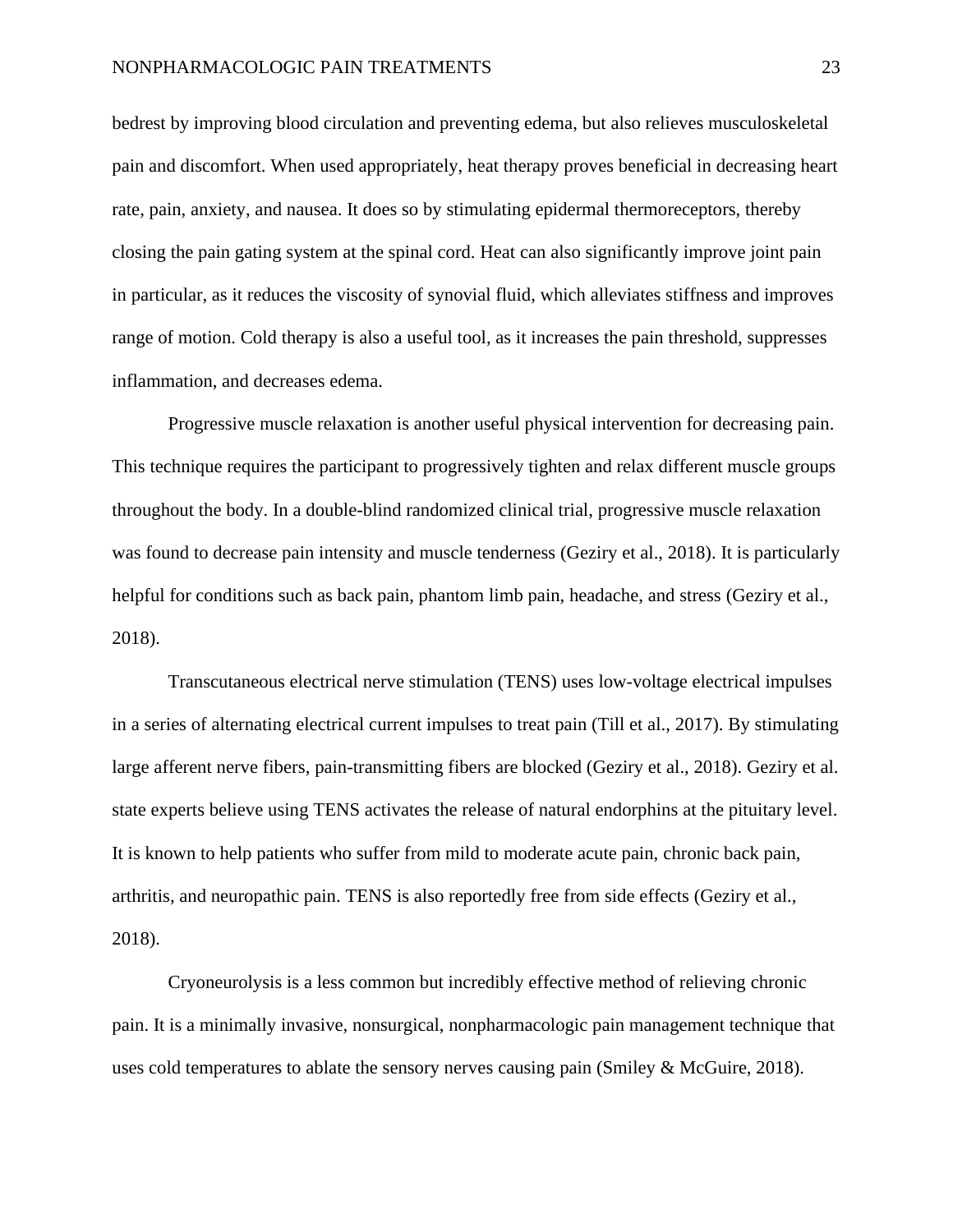Because of its safe and reversible nature, Smiley and McGuire state cryoneurolysis should be considered as part of a multimodal pain management plan for patients experiencing pain originating from sensory nerves.

## *Barriers to Implementing Nonpharmacologic Therapies*

Lack of Education. The research is clear: pain should be managed using a multimodal approach, employing a combination of pharmacologic and nonpharmacologic methods (King  $\&$ Fraser, 2013). Overall, the literature has highlighted that one of the largest barriers to treating pain using methods other than solely drugs is the lack of education among both health care workers and patients. Despite significant attempts from statewide Pain Initiatives and accrediting agencies, Plaisance and Logan (2017) conclude that knowledge of pain management is nevertheless inadequate, and an increase in education is necessary.

A study on nursing homes was done to assess the nonpharmacologic therapies provided in nursing homes, with the goal of enhancing the application and prescription of nonpharmacologic pain management techniques (Kalinowski et al., 2015). The researchers found that the nurses, prescribers, and residents were undereducated regarding nonpharmacologic therapies, and that additional education is necessary for healthcare professionals. The researchers also pointed out that due to the already high workload of nurses, the residents and their primary caregivers should receive education on how to manage their pain using non-drug measures. This would provide not only a slight decrease in workload for the nurses, but also enrich self-care and foster feelings of autonomy in nursing home residents.

Kimbi et al. (2016) found that when surveyed via questionnaire, the number one reason why patients did not request nor trust nonpharmacologic methods of pain management was due to their strong belief in solely pain medication. 50% of patients surveyed stated that they did not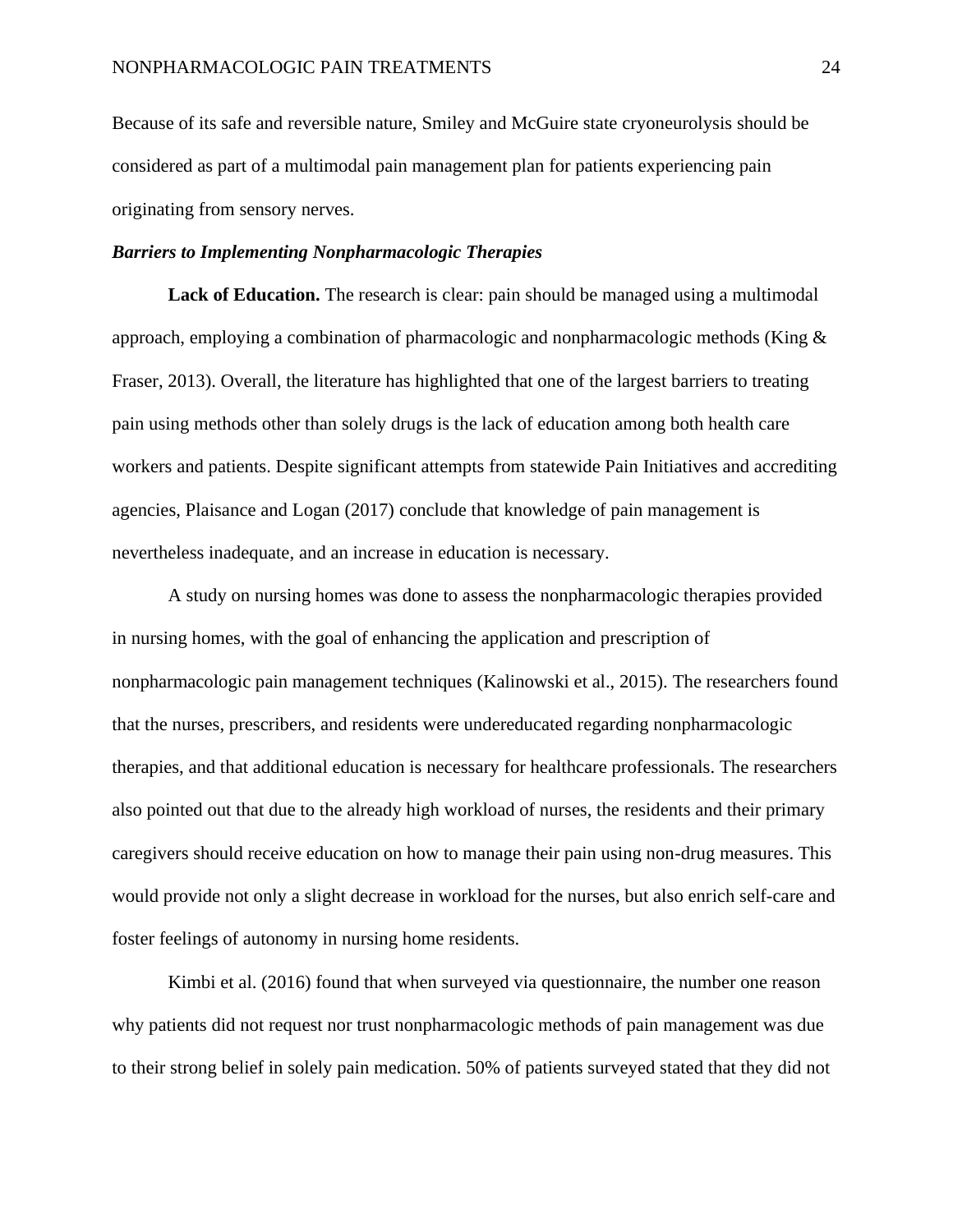believe in the effectiveness of non-drug pain control measures. This highlights the importance and the necessity of providing patient education on the matter, as patients should be informed of all the options for pain management at their disposal.

This lack of education reaches as far as physicians in the primary care setting. Opioids are reportedly the primary method of managing chronic pain and are regularly prescribed by primary care physicians (Giannitrapani et al., 2018). While it is widely understood that opioids are necessary for controlling high levels of pain, patient pain scores could be further reduced by the addition of nonpharmacologic therapies. In light of this, researchers Giannitrapani et al. (2018) suggest that providing additional education and clinical reminders to these physicians would help increase the prescription and recommendation of nonpharmacologic pain management methods. Without recommendation from the primary care physician, patients rarely seek out non-drug measures to control their pain.

Nurses and nursing students also need more education on pain management. Nurseresearchers Stewart and Cox-Davenport (2015) studied how both nurses and nursing students feel implementing nonpharmacologic pain treatments. Only 65% of nursing students and 51% of nurses reported feeling adequately educated on the subject. The fact that only half of registered nurses feel educated on an aspect so central to the daily task of providing holistic patient care further emphasizes the need for additional education. While Kimbi et al. (2016) point out that 87% of nurses have previously been somewhat trained in non-pharmacologic pain management, the research makes it clear that nurses could benefit from a better education during nursing school and continued education on current standards of best practice throughout employment.

Providing better education to nursing students regarding alternative pain treatments is vital to ensure optimal pain management for their future patients (Stewart & Cox-Davenport,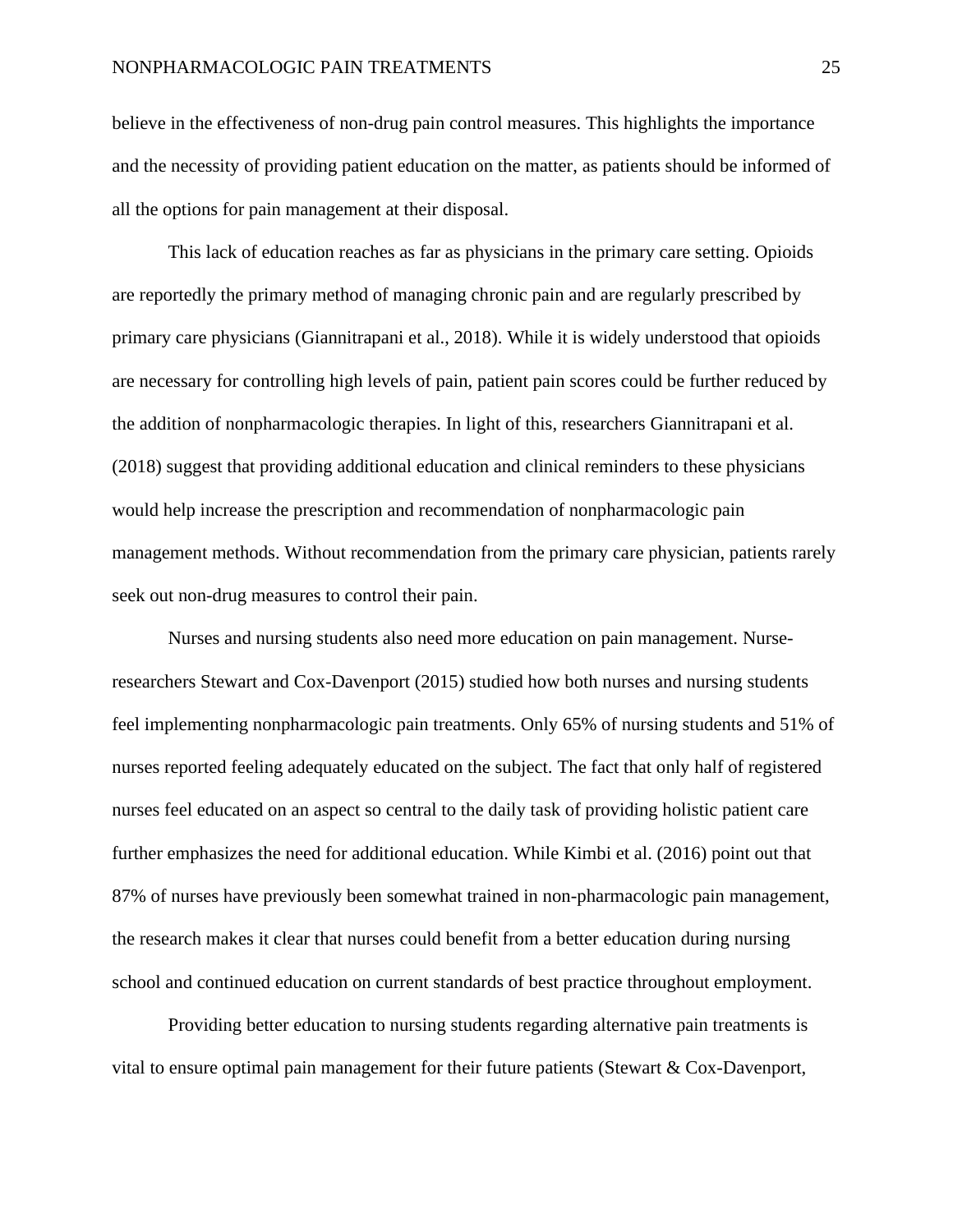2015). Researchers Plaisance and Logan (2017) conducted a study on nursing students in both baccalaureate and associate degree programs to assess their level of understanding. When tested on their clinical skills pertaining to pain management, both groups performed poorly, with a combined mean score of 64% out of 100% overall. In light of this information, these researchers encourage nursing faculty to carefully review their curricula, with the intent of determining whether students are being taught comprehensive and current information on pain management. They also point out the importance of incorporating evidence-based research as well as current standards of care when educating students on all aspects of clinical pain management.

Lack of education is the primary barrier that prevents patients from getting access to holistic pain management, but thankfully there is a solution. The general consensus of the literature states by providing healthcare professionals with more information about nonpharmacologic methods, including the effectiveness, different types, and methods of application, they will be greater educated and therefore greater equipped to provide holistic pain management to the patients they serve (Khalil, 2018). While nurses agree that they are undereducated on the matters at hand, 88% of nurses state they are eager to learn about and implement nonpharmacologic strategies (Tracy et al., 2015). Some studies have suggested providing periodical reminders to prescribers (Giannitrapani et al., 2018), educational seminars (Kalinowski et al., 2015), and more clinical experience for students to ensure they learn the full potential of nonpharmacologic pain management prior to entering the workforce (Stewart & Cox-Davenport, 2015).

**High Nurse Workloads.** A literature review completed by Gumus, Musuroglu, Karaman Ozlu, and Tasci (2020) points out that in general, the factors that complicate and prevent the use of the nonpharmacologic methods are not merely limited to a lack of education on the matter.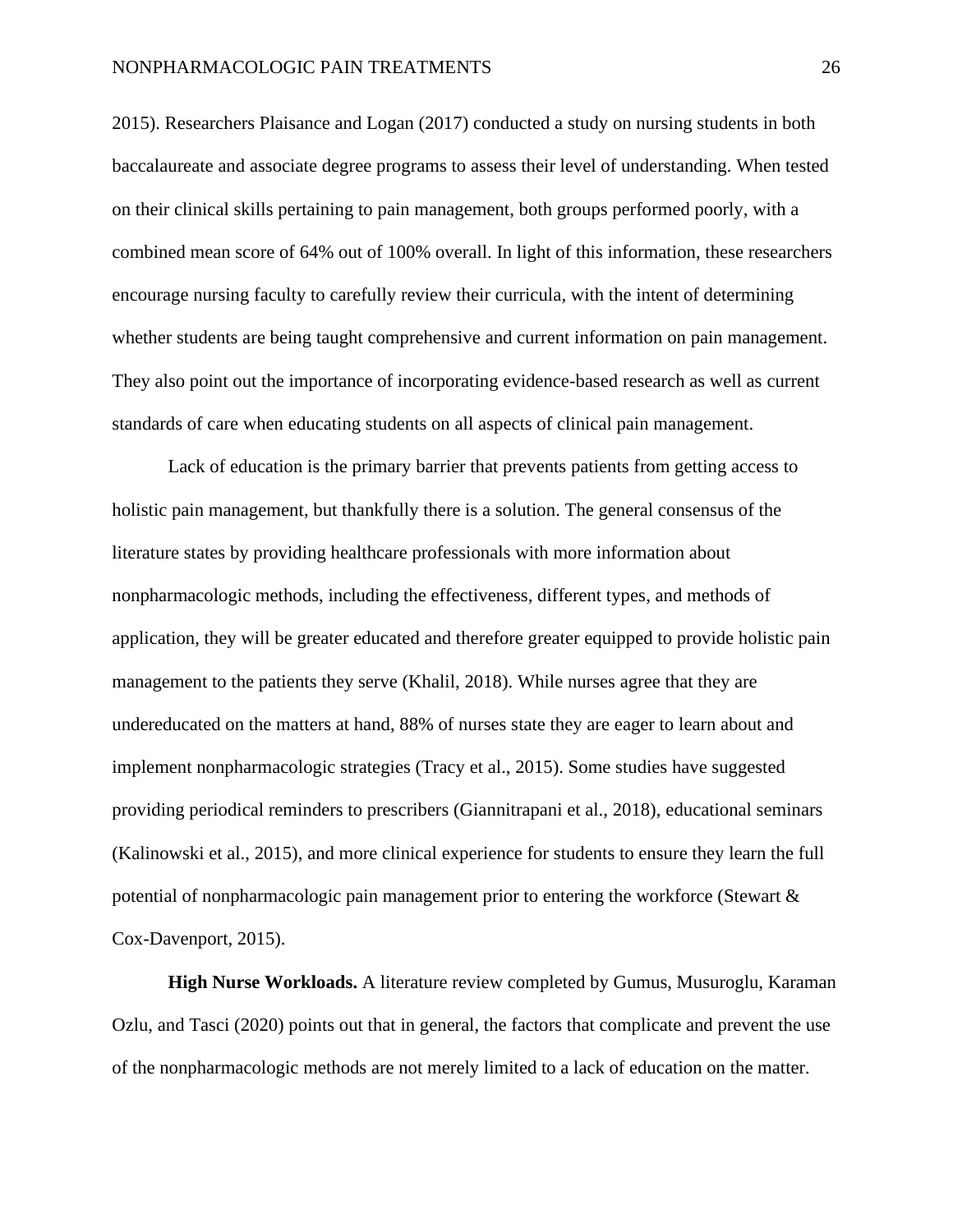Although that is the largest issue overall, other barriers include high nurse workload, desires to control acute pain as quickly as possible, and not having the available resources.

Researchers Kimbi et al. (2016) agree, as their questionnaire-based study found that the major barrier to nurses implementing nonpharmacologic methods of pain control was high nurse workload. 40% of nurses surveyed explicitly stated that their workload is too high to regularly implement nonpharmacologic methods of pain management. Khalil (2018) reports a similar finding, as nurses confessed they feel as though they do not have enough time to implement nonpharmacologic pain management strategies. This highlights a deeper issue, high nurse workloads, which hinders nurses from being able to provide the high quality of care that they would like to (Carlesi et al., 2017).

#### **Conclusion**

Pain is an aspect of the human experience that leads to devastating consequences when managed improperly. As the ones who spend the most time with patients, nurses are primarily responsible for advocating and ensuring patients receive adequate pain treatment during their treatment. While pharmacology is incredibly useful in managing pain, nonpharmacologic modalities can be added to supplement treatment and further lower pain scores. When pain is optimally managed, healthcare costs decrease, the healing process is accelerated, and future complication are avoided. Moreover, optimal pain management is considered a universal right, and when pain is managed well, the patient experiences a higher quality of life, a better recovery, and is treated with the dignity and respect that they deserve.

# **Implications for Practice**

The research makes it clear there are numerous implications for practice going forward. Because of the well documented adverse short- and long-term effects of mismanaging pain, it is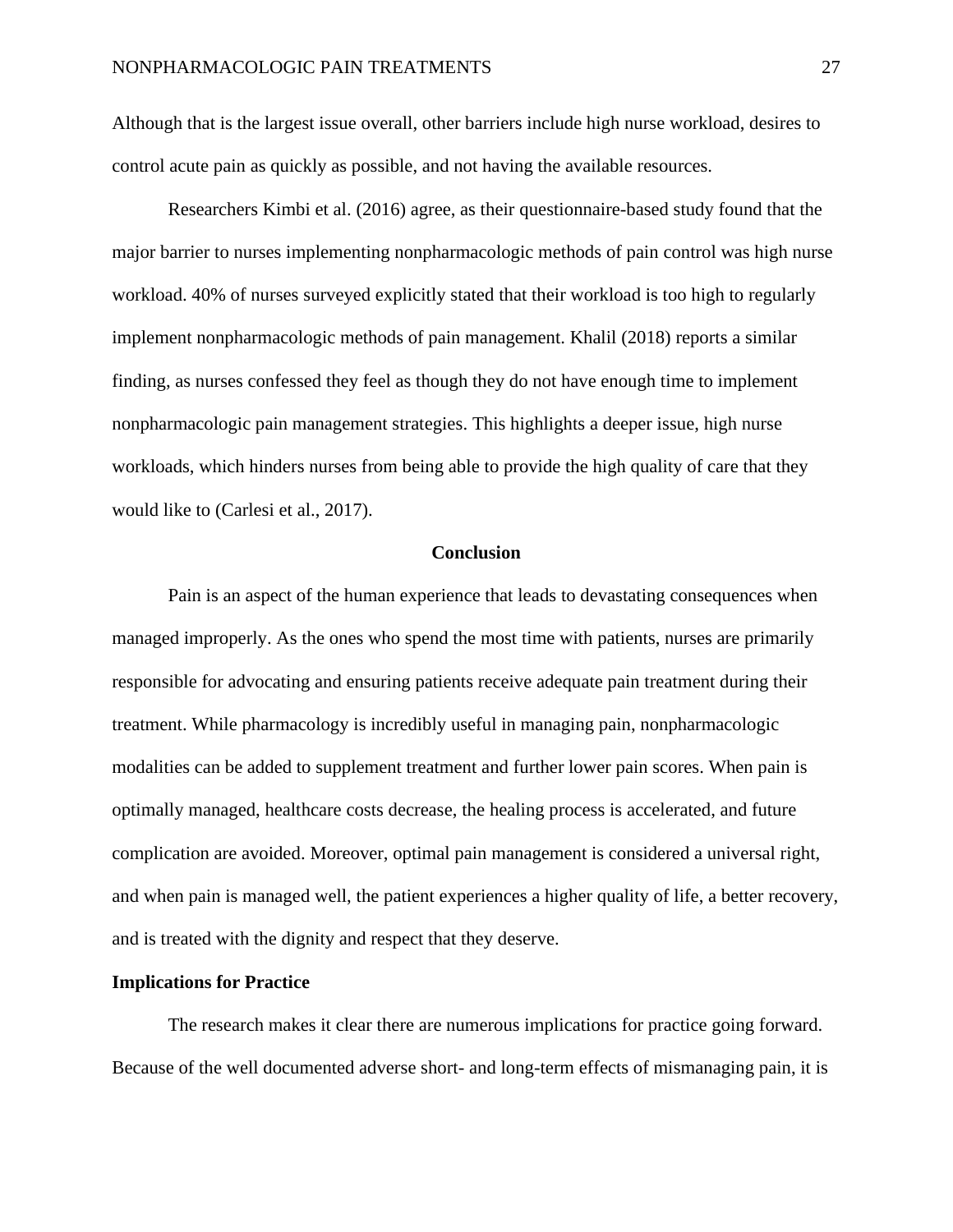# NONPHARMACOLOGIC PAIN TREATMENTS 28

of utmost importance that healthcare professionals assess and treat pain as effectively as possible. This looks like asking each patient what their past experience with pain has been, how they have previously managed their pain, what has worked well in the past, and which nonpharmacologic interventions they would be open to learning about and utilizing.

Assessing pain correctly also involves frequently and regularly observing nonverbal signs and symptoms of pain while taking the patient's self-pain rating seriously. Patients should be asked to describe their pain, and nurses should document all available information to promote optimal continuity of care. Based off assessment information, the nurse can advocate for her patient and request either additional analgesia and/or the addition of particular nonpharmacologic therapies the nurse feels would benefit the patient. Many nonpharmacologic interventions do not require a prescriber's order such as positioning, application of cold, counseling, etc.; however, the nurse should be knowledgeable regarding the many different modalities of pain management discussed in this paper so patients can be best cared for.

#### **Recommendations**

After synthesizing the relevant literature, there are three particular recommendations for future practice and research. First, there is a need for health care professionals to be better educated on how to best assess and treat pain. Nursing students need to receive a more comprehensive education of pain during their schooling, current nurses need to be provided with opportunities for continuing education on pain management, and prescribers need to be offered periodic reminders regarding holistic pain treatment. Patients would also benefit from an increased knowledge base, as being knowledgeable about holistic pain management allows them to autonomously help themselves and relieve some caregiver burden.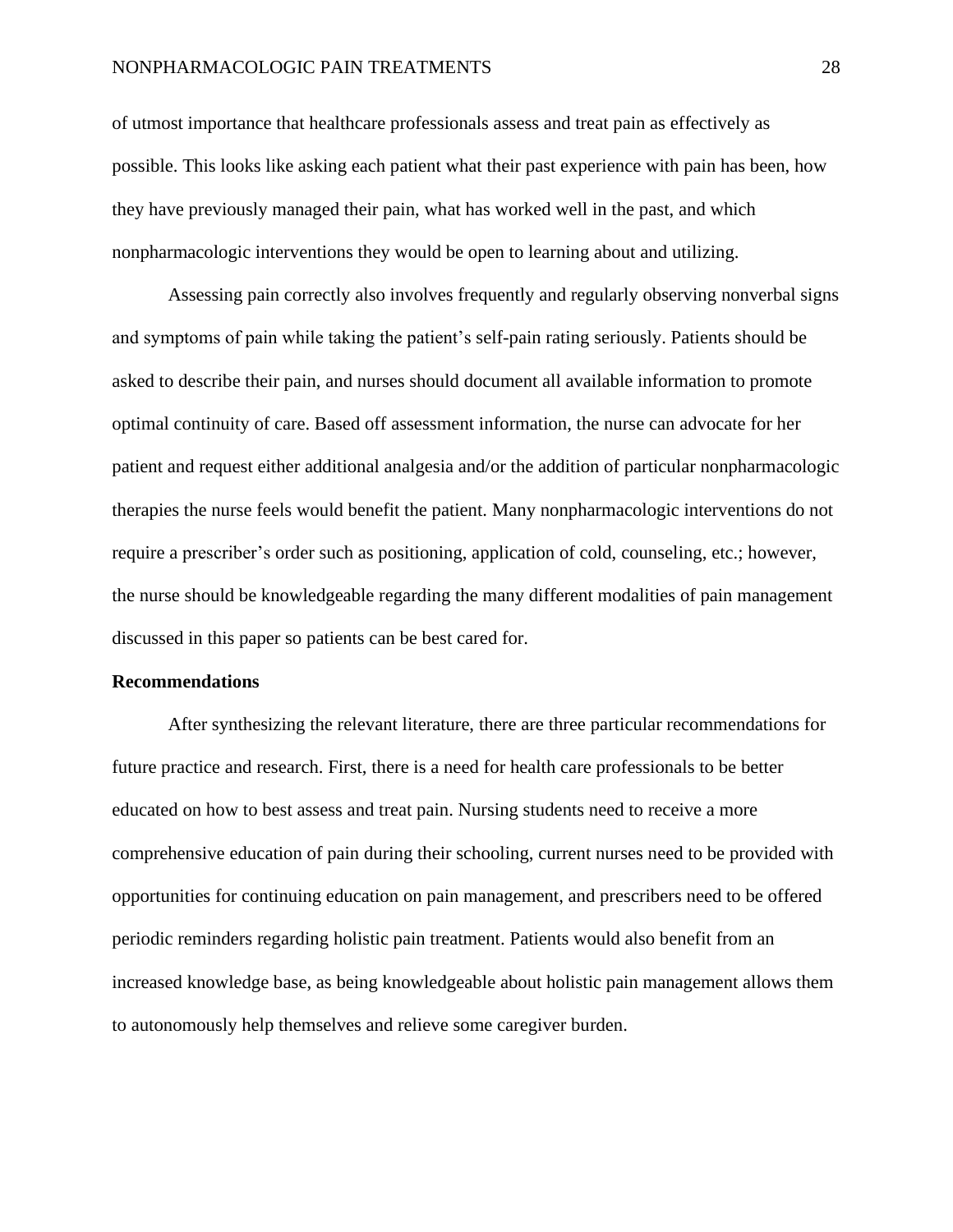While education is a great first step, even the most educated nurse is unable to go above and beyond in care delivery if he/she does not have sufficient time to do so. This highlights the second point, which is that nurse workload must be decreased. As the literature has pointed out, nurses are unable to provide the level of care that they would like to when they have a high case load. In fact, high nurse workloads are correlated with an increase in not only adverse events, but patient mortality (Zolot, 2018). This is a complex issue that will require a multifaceted solution as the profession of nursing matures.

Finally, more research must be done regarding nonpharmacologic pain management. While there clearly is current literature that supports the use of these interventions, overall, additional research would significantly assist in promoting the popularity of nonpharmacologic pain therapies. Research is the springboard for implementing changes in practice; therefore, the more research that is done on the validity of nonpharmacologic interventions, the more they will be implemented into practice.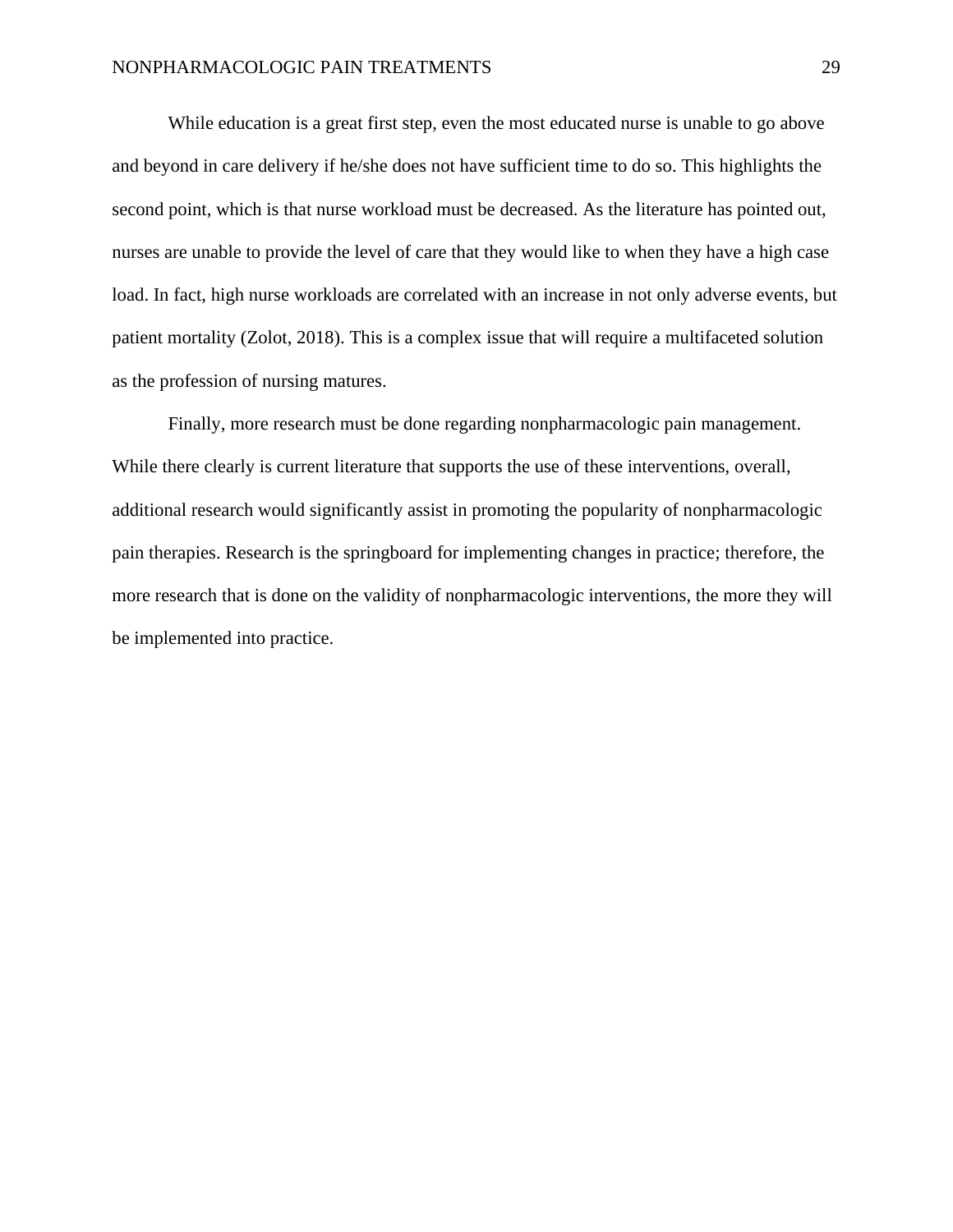## **References**

Abiezze, C., Ranaraja, A., Kilano, R., Keane, J., Mauro, A., Goldstein, L. (2020). Pediatric pain management: A review of clinical diagnosis and management. *Practical Pain Management*, *20*(3), 32-35.

https://www.practicalpainmanagement.com/pain/other/pediatric-pain-managementreview-clinical-diagnosis-management

- Akbari, F., Rezaei, M., & Khatony, A. (2019). Effect of peppermint essence on the pain and anxiety caused by intravenous catheterization in cardiac patients: A randomized controlled trial. *Journal of Pain Research, 12,* 2933-2939. doi:10.2147/jpr.s226312
- Ambrose, R., & Golightly, M. (2015). Physical exercise as non-pharmacological treatment of chronic pain: Why and when. Best practice & research. *Clinical Rheumatology, 29*(1), 120–130. https://doi.org/10.1016/j.berh.2015.04.022
- Andronis, L., Kinghorn, P., Qiao, S., Whitehurst, G., Durrell, S., McLeod, H. (2017). Cost-Effectiveness of non-invasive and non-pharmacological interventions for low back pain: A systematic literature review. *Appl Health Econ Health Policy, 15(*2):173-201. doi:10.1007/s40258-016-0268-8. PMID: 27550240.
- Arnstein, P. (2011). Multimodal approaches to pain management. *Nursing* (Jenkintown, Pa.), *41*(3), 60-61. https://doi.org/10.1097/01.NURSE.0000394384.65192.3c
- Bernatzky, G., Presch, M., Anderson, M., & Panksepp, J. (2011). Emotional foundations of music as a non-pharmacological pain management tool in modern medicine. *Neuroscience and Biobehavioral Reviews, 35*(9), 1989–1999. https://doi.org/10.1016/j.neubiorev.2011.06.005

Bonnie, R. J., Ford, M. A., & Phillips, J. K. (2017). *Pain management and the opioid epidemic:*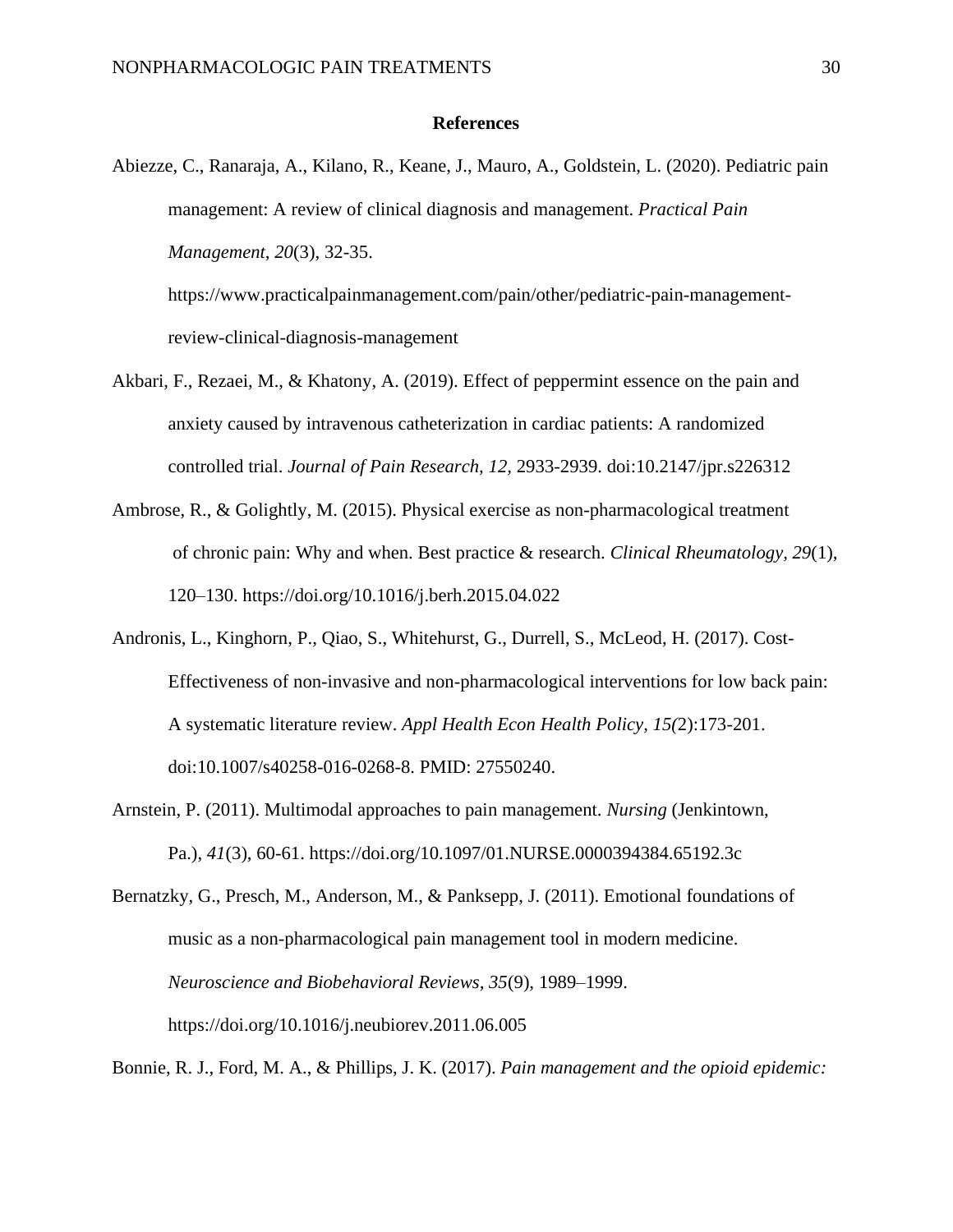*Balancing societal and individual benefits and risks of prescription opioid use: Committee on Pain Management and Regulatory Strategies to Address Prescription Opioid Abuse*. Retrieved February 6, 2021, from https://www.ncbi.nlm.nih.gov/books/NBK458655/.

- Carlesi, K. C., Padilha, K. G., Toffoletto, M. C., Henriquez-Roldán, C., & Juan, M. A. (2017). Patient safety incidents and nursing workload. *Revista Latino-Americana de Enfermagem, 25*, e2841. https://doi.org/10.1590/1518-8345.1280.2841
- Chang, Y. & Barrette, K.(2016). Behavioral interventions targeting chronic pain, depression, and substance use disorder in primary care. *Journal of Nursing Scholarship: an Official Publication of Sigma Theta Tau International Honor Society of Nursing*, *48*(4), 345–353. https://doi.org/10.1111/jnu.12213
- Cherkin, D., Sherman, K., Kahn, J., Wellman, R., Cook, A., Johnson, E., … Deyo, R. (2011). A comparison of the effects of 2 types of massage and usual care on chronic low back pain. *ANNALS OF INTERNAL MEDICINE, 155*(1). https://doi.org/10.7326/0003- 4819-155-1-201107050-00002
- Cicero, T., Inciardi, J., & Muñoz, A. (2005). Trends in abuse of OxyContin® and other opioid analgesics in the United States: 2002-2004. *Journal of Pain Official Journal of the American Pain Society., 6(*10), 662–672. https://doi.org/10.1016/j.jpain.2005.05.004
- Collier, R. (2018). A short history of pain management. *CMAJ: Canadian Medical Association Journal, 190*(1), E26-E27. https://doi.org/10.1503/cmaj.109-5523
- Friedrichsdorf, S. J., & Goubert, L. (2019). Pediatric pain treatment and prevention for hospitalized children. *Pain reports, 5*(1), e804. https://doi.org/10.1097/PR9.0000000000000804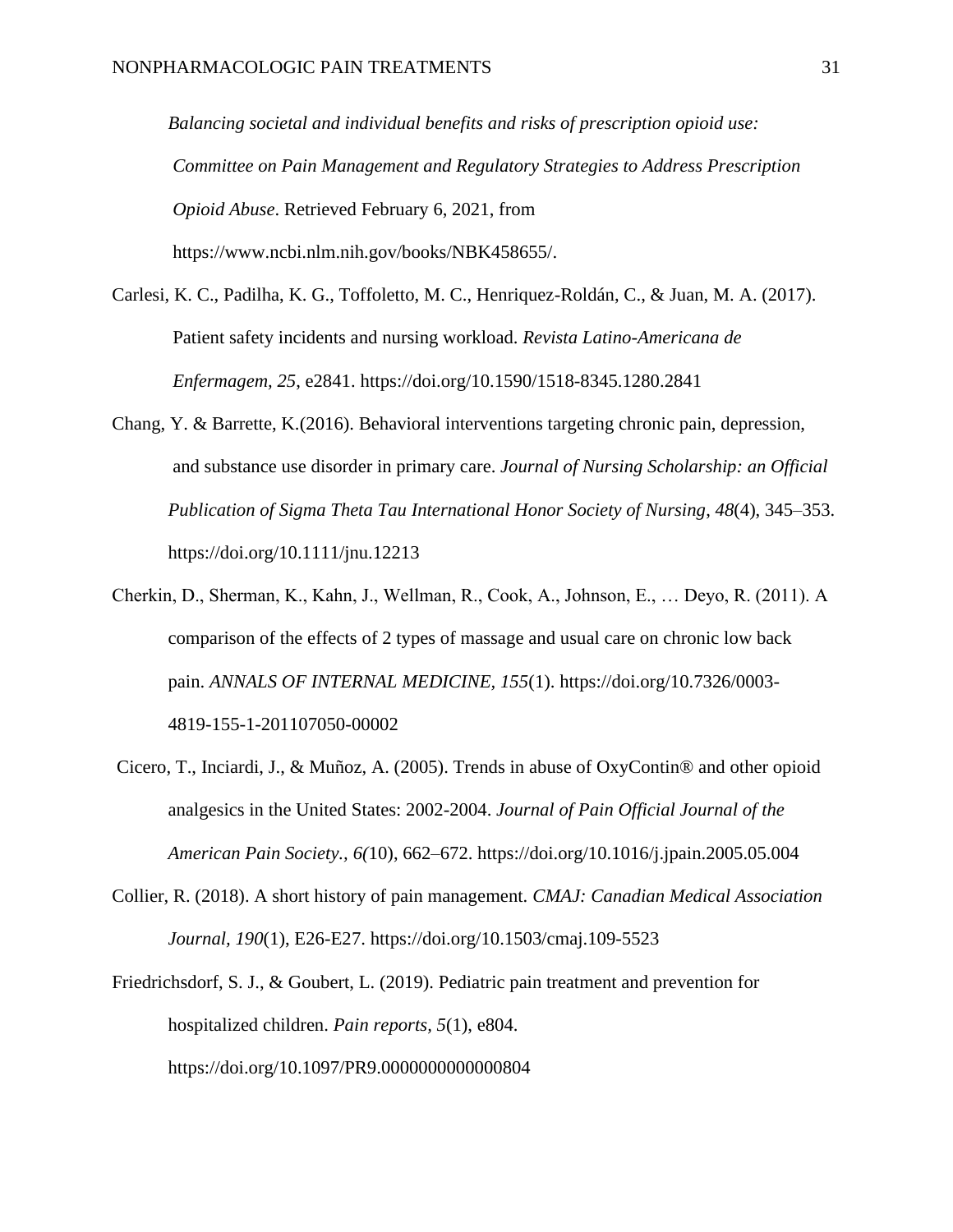- Geziry, E., Toble, Y., Kadhi, A., & Nobani, P. (2018). Non-Pharmacological Pain Management. *IntechOpen*. doi: 10.5772/intechopen.79689
- Giannitrapani, K. F., Ahluwalia, S. C., McCaa, M., Pisciotta, M., Dobscha, S., & Lorenz, K. A. (2018). Barriers to using nonpharmacologic approaches and reducing opioid use in primary care. *Pain Medicine, 19*(7), 1357-1364. https://doi.org/ezproxy.liberty.edu/10.1093/pm/pnx220
- Gonzales, E. A., Ledesma, R. J., McAllister, D. J., Perry, S. M., Dyer, C. A., & Maye, J. P. (2010). Effects of guided imagery on postoperative outcomes in patients undergoing same-day surgical procedures: A randomized, single-blind study. *AANA Journal, 78*(3), 181-8.
- Gumus, K., Musuroglu, S., Karaman Ozlu, Z., & Tasci, O. (2020). Determining the use of nonpharmacologic methods by surgical nurses for postoperative pain management and the influencing professional factors: A multicenter study. *Journal of PeriAnesthesia Nursing, 35*(1), 75-79. https://doi.org/10.1016/j.jopan.2019.04.011
- Gutgsell, K. J., Schluchter, M., Margevicius, S., Degolia, P. A., Mclaughlin, B., Harris, M., … Wiencek, C. (2013). Music therapy reduces pain in palliative care patients: A randomized controlled trial. *Journal of Pain and Symptom Management, 45*(5), 822– 831. https://doi.org/10.1016/j.jpainsymman.2012.05.008
- Hao, J. J., & Mittelman, M. (2014). Acupuncture: past, present, and future. *Global advances in health and medicine, 3*(4), 6–8. https://doi.org/10.7453/gahmj.2014.042
- Hughes, C. G., McGrane, S., & Pandharipande, P. P. (2012). Sedation in the intensive care setting. *Clinical Pharmacology: Advances and Applications, 4*, 53-63. http://dx.doi.org/10.2147/CPAA.S26582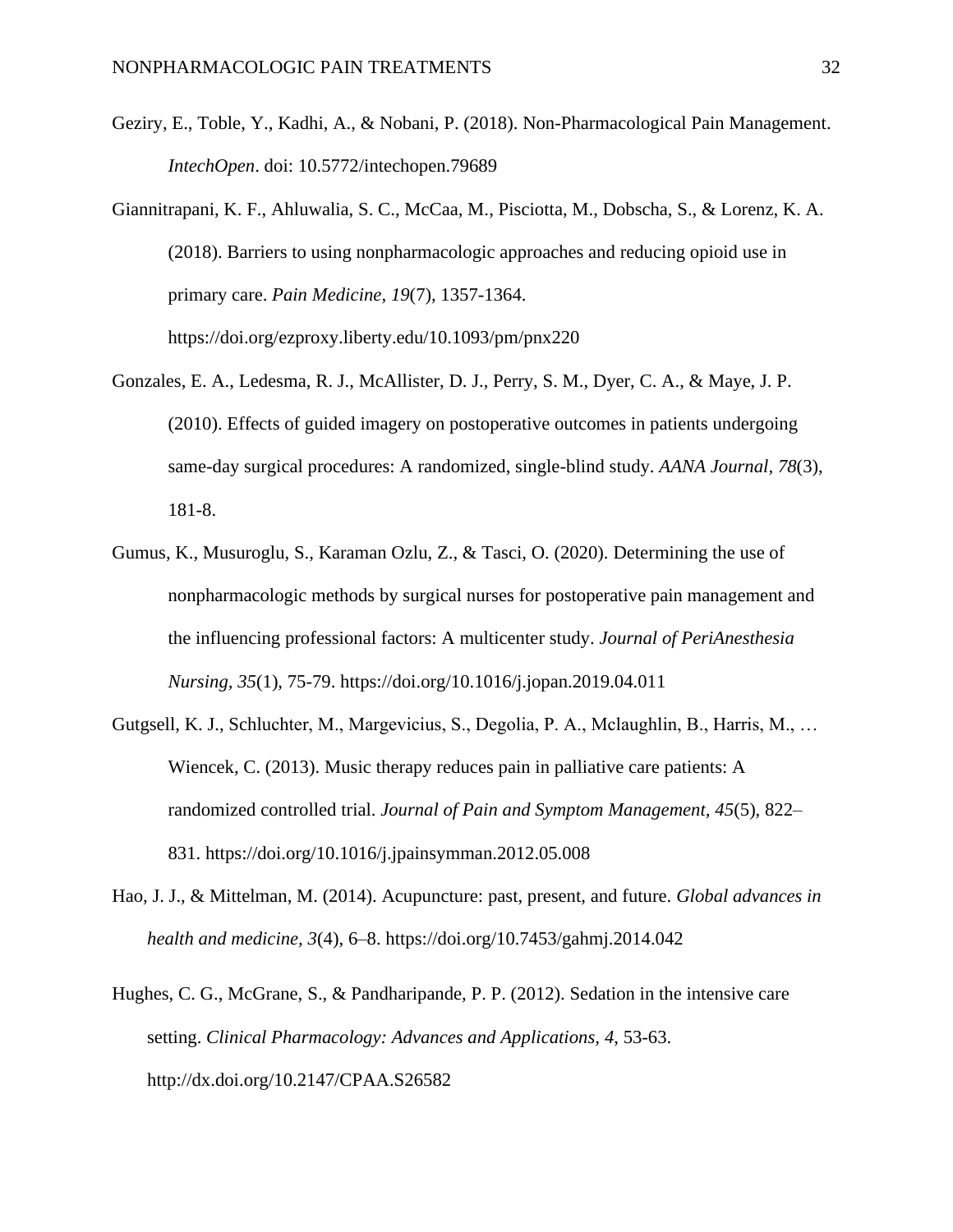- International Association for the Study of Pain. (1986). International Association for the Study of Pain Classification of chronic pain: Descriptions of chronic pain syndromes and definitions of pain terms. *International Association for the Study of Pain, Subcommittee on Taxonomy Pain,* S1-226.
- Jibb, A., Nathan, C., Stevens, J., Yohannes, L., & Stinson, N. (2015). Psychological and physical interventions for the management of cancer-related pain in pediatric and young adult patients: an integrative review. *Oncology Nursing Forum*, *42*(6), E339.
- Johnson, A., & Cosgrove, D. (2015). Complementary and alternative medicine for chronic musculoskeletal pain. *Federal Practitioner: For the Health Care Professionals of the VA, DoD, and PHS*, *32*(9), 31–36.
- Joint Commission. (2017, July). New and revised standards related to pain assessment and management. *The Joint Commission Perspectives, 27*(2), 3.
- Jones, M. R., Viswanath, O., Peck, J., Kaye, A. D., Gill, J. S., & Simopoulos, T. T. (2018). A brief history of the opioid epidemic and strategies for pain medicine. *Pain and Therapy*, *7*(1), 13–21. https://doi.org/10.1007/s40122-018-0097-6
- Joranson, D. E., Gilson, A. M., Dahl, J. L., & Haddox, J. D. (2002). Pain management, controlled substances, and state medical board policy: A decade of change. *Journal of Pain and Symptom Management, 23*(2), 138-147. https://doi:10.1016/S0885- 3924(01)00403-1
- Kalinowski, S., Budnick, A., Kuhnert, R., Könner, F., Kissel-Kröll, A., Kreutz, R., & Dräger, D. (2015). Nonpharmacologic pain management interventions in german nursing homes: A cluster randomized trial. *Pain Management Nursing, 16*(4), 464–474. https://doi.org/0.1016/j.pmn.2014.09.002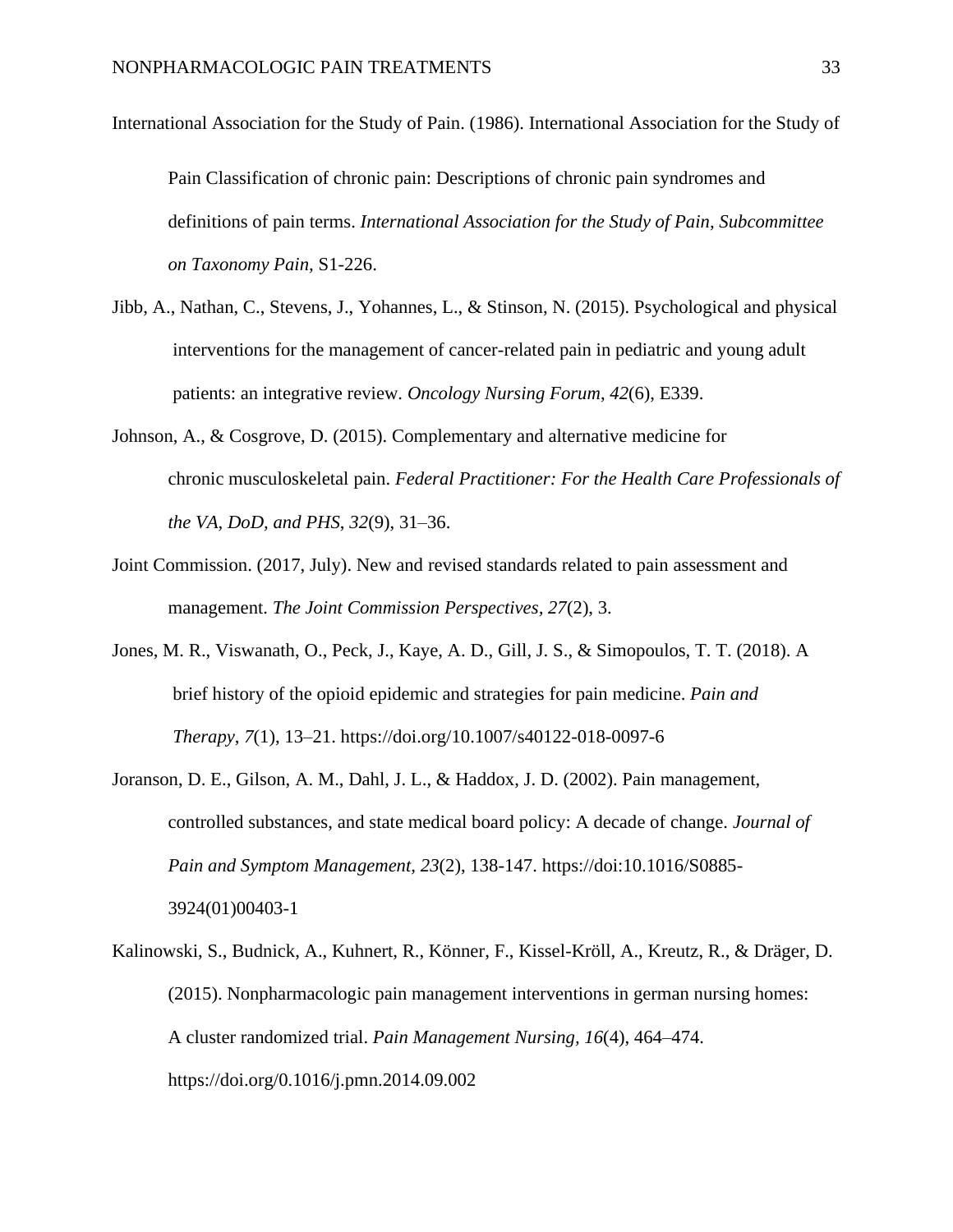- Khalil, N. S. (2018). Critical care nurses' use of non-pharmacological pain management methods in Egypt. *Applied Nursing Research, 44*, 33-38. https://doi.org/10.1016/j.apnr.2018.09.001
- Kimbi, Ambola, R. B., Ajong, N. V. S., & Tufon, E. N. (2016). Non-pharmacological interventions for pain management used by nurses at the mezam polyclinic bamenda, cameroon. *Research Journal of Pharmacology and Pharmacodynamics, 8*(4), 157-160. http://doi.org/ezproxy.liberty.edu/10.5958/2321-5836.2016.00028.8
- King, N. B., & Fraser, V. (2013). Untreated pain, narcotics regulation, and global health ideologies. *PLoS medicine*, *10*(4), e1001411. https://doi.org/10.1371/journal.pmed.1001411
- Maciel, H., Costa, M. F., Costa, A., Marcatto, J. O., Manzo, B. F., & Bueno, M. (2019). Pharmacological and nonpharmacological measures of pain management and treatment among neonates. Medidas farmacológicas e não farmacológicas de controle e tratamento da dor em recém-nascidos. *Revista Brasileira de Terapia Intensiva*, *31*(1), 21–26. https://doi.org/10.5935/0103-507X.20190007
- MacPherson, H., Vickers, A., & Bland, M. (2017) Cost-effectiveness of non-pharmacological adjunct treatments for patients with osteoarthritis of the knee. *Southampton (UK): NIHR Journals Library*, Chapter 5. Available from:

Majeed, M. H., Ali, A. A., Khalil, H. A., Bacon, D., & Imran, H. M. (2019). A review of the pharmacological management of chronic pain in patients with heart

failure. *Innovations in Clinical Neuroscience*, *16*(11-12), 25–27.

https://www.ncbi.nlm.nih.gov/books/NBK409486/

McNair, C., Campbell-Yeo, M., Johnston, C., & Taddio, A. (2019). Nonpharmacologic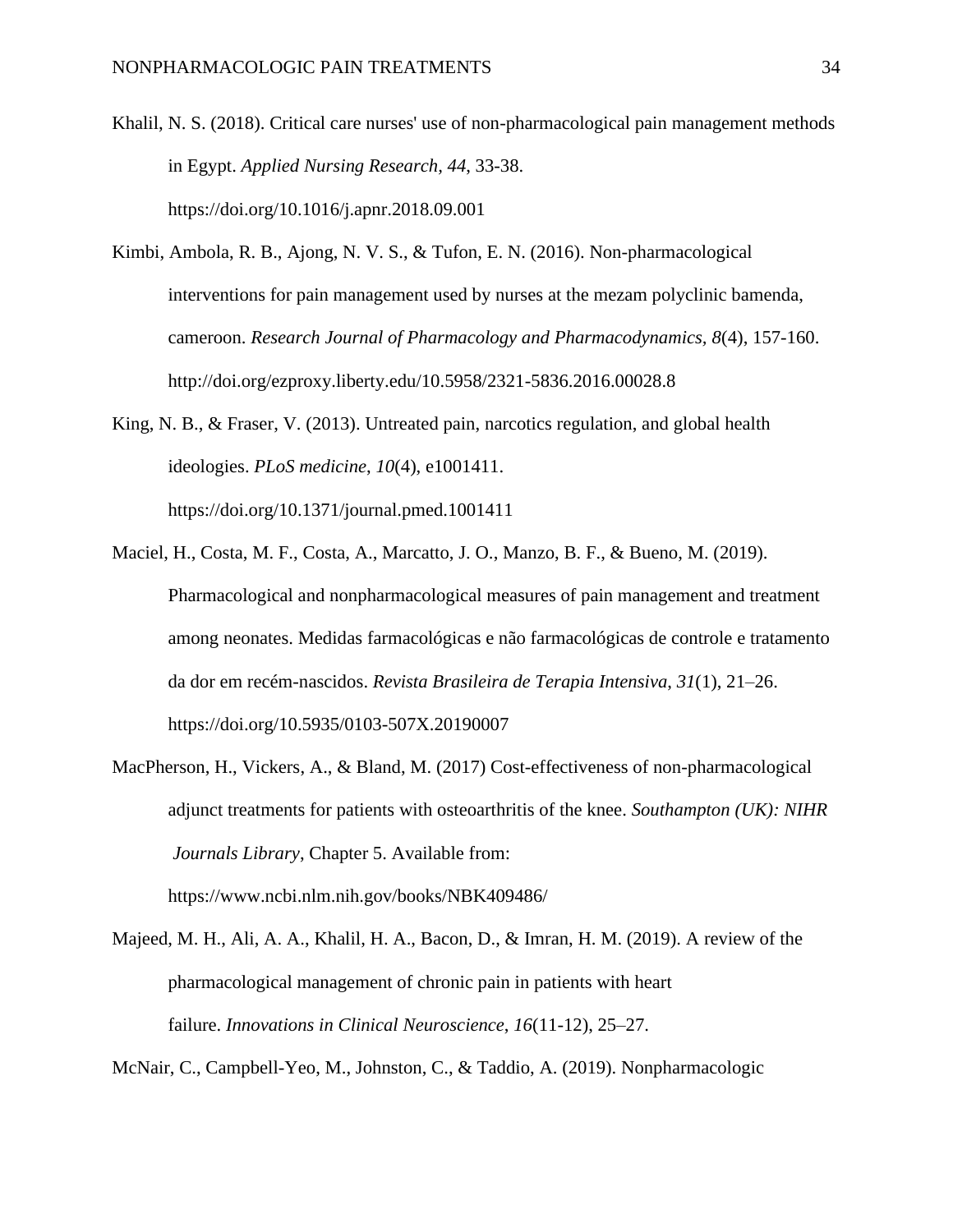management of pain during common needle puncture procedures in infants. *Clinics in Perinatology, 46*(4), 709–730. <https://doi.org/10.1016/j.clp.2019.08.006>

- Plaisance, Louise & Logan, Cynthia. (2017). Nursing students' knowledge and attitudes regarding pain. *Pain management nursing: Official Journal of the American Society of Pain Management Nurses.* https://doi.org/*7*. 167-75. 10.1016/j.pmn.2006.09.003.
- Portenoy, R., & Foley, K. (1986). Chronic use of opioid analgesics in non-malignant pain: Report of 38 cases. *Pain, 25*(2), 171–186. https://doi.org/10.1016/0304-3959(86)90091-6
- Porter, J., & Jick, H. (1980). Addiction rare in patients treated with narcotics. *The New England Journal of Medicine, 302*(2), 123-123. https://doi:10.1056/NEJM198001103020221
- Rijsdijk, M., van Wijck, A., Kalkman, C., Yaksh, T. (2014). The effects of glucocorticoids on neuropathic pain. *Anesthesia & Analgesia, 118*(5), 1097-1112 doi: 10.1213/ANE.0000000000000161
- Short, S., Pace, G., & Birnbaum, C. (2017). Nonpharmacologic techniques to assist in pediatric pain management. *Clinical Pediatric Emergency Medicine, 18*(4), 256-260. https://doi.org/10.1016/j.cpem.2017.09.006
- Smiley, A., & McGuire, J. (2018). Cryoneurolysis for the treatment of sensory nerve pain. *AANA Journal, 86*(6), 495-503.
- Smith T. J., & Hillner B. E. (2019). The cost of pain. *JAMA New Open, 2*(4):e191532. doi:10.1001/jamanetworkopen.2019.1532
- Stahl, S. (2013). Chronic pain and its treatment. *Stahl's essential psychopharmacology neuroscientific basis and practical application.* doi: 9781107686465
- Stewart, M., & Cox-Davenport, R. A. (2015). Comparative analysis of registered nurses and nursing students' attitudes and use of nonpharmacologic methods of pain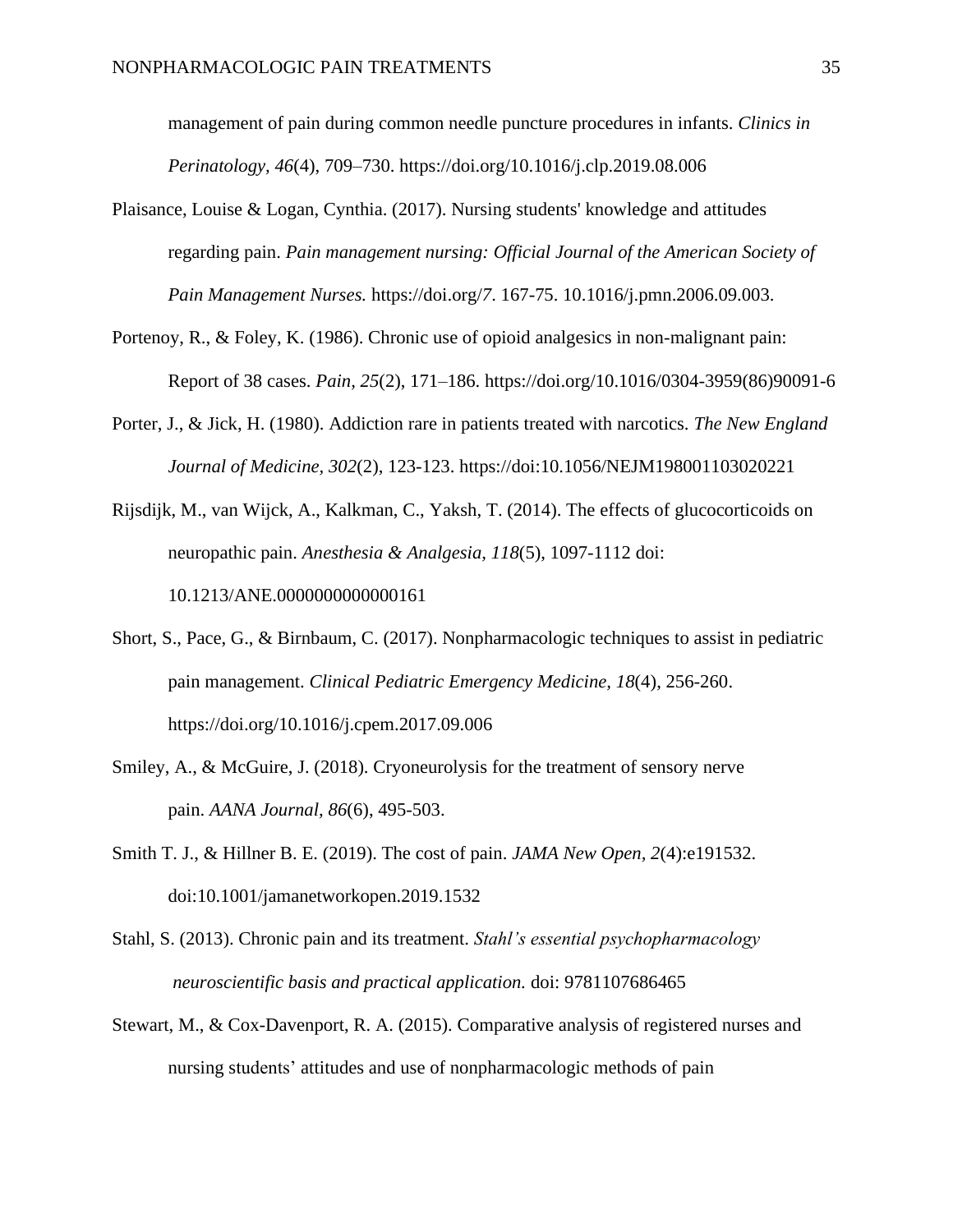management. *Pain Management Nursing, 16*(4), 499–502. https://doi.org/

10.1016/j.pmn.2014.09.010

- Tennant, F. (2012). Complications of uncontrolled, persistent pain. *Practical Pain Management, 4*(1). https://www.practicalpainmanagement.com/pain/other/comorbidities/complications-uncontrolled-persistent-pain
- Tennant F. (2013). The physiologic effects of pain on the endocrine system. *Pain and Therapy, 2(*2), 75–86. https://doi.org/10.1007/s40122-013-0015-x Till, S. R., Whal, H. N., & As-Sanie, S. (2017).
- Tompkins, D. A., Hobelmann, J. G., & Compton, P. (2017). Providing chronic pain management in the "Fifth vital sign" era: Historical and treatment perspectives on a modern-day medical dilemma. *Drug and Alcohol Dependence, 173*(Suppl 1), S11-S21. https://doi.org/10.1016/j.drugalcdep.2016.12.002
- Tracy, M. F., Lindquist, R., Savik, K., Watanuki, S., Sendelbach, S., Kreitzer, M. J., & Berman, B. (2005). Use of complementary and alternative therapies: A national survey of critical care nurses. *American Journal of Critical Care: An Official Publication, American Association of Critical-Care Nurses, 14*(5), 404.
- Van Hecke, O., Hocking, L. J., Torrance, N., Campbell, A., Padmanabhan, S., Porteous, D. J., McIntosh, A. M., Burri, A. V., Tanaka, H., Williams, F. M., & Smith, B. H. (2017). Chronic pain, depression and cardiovascular disease linked through a shared genetic predisposition: Analysis of a family-based cohort and twin study. *PloS one, 12*(2), e0170653. https://doi.org/10.1371/journal.pone.0170653
- Van Zee, A. (2009). The promotion and marketing of OxyContin: Commercial triumph, public health tragedy. *American Journal of Public Health, 99*(2), 221-227.